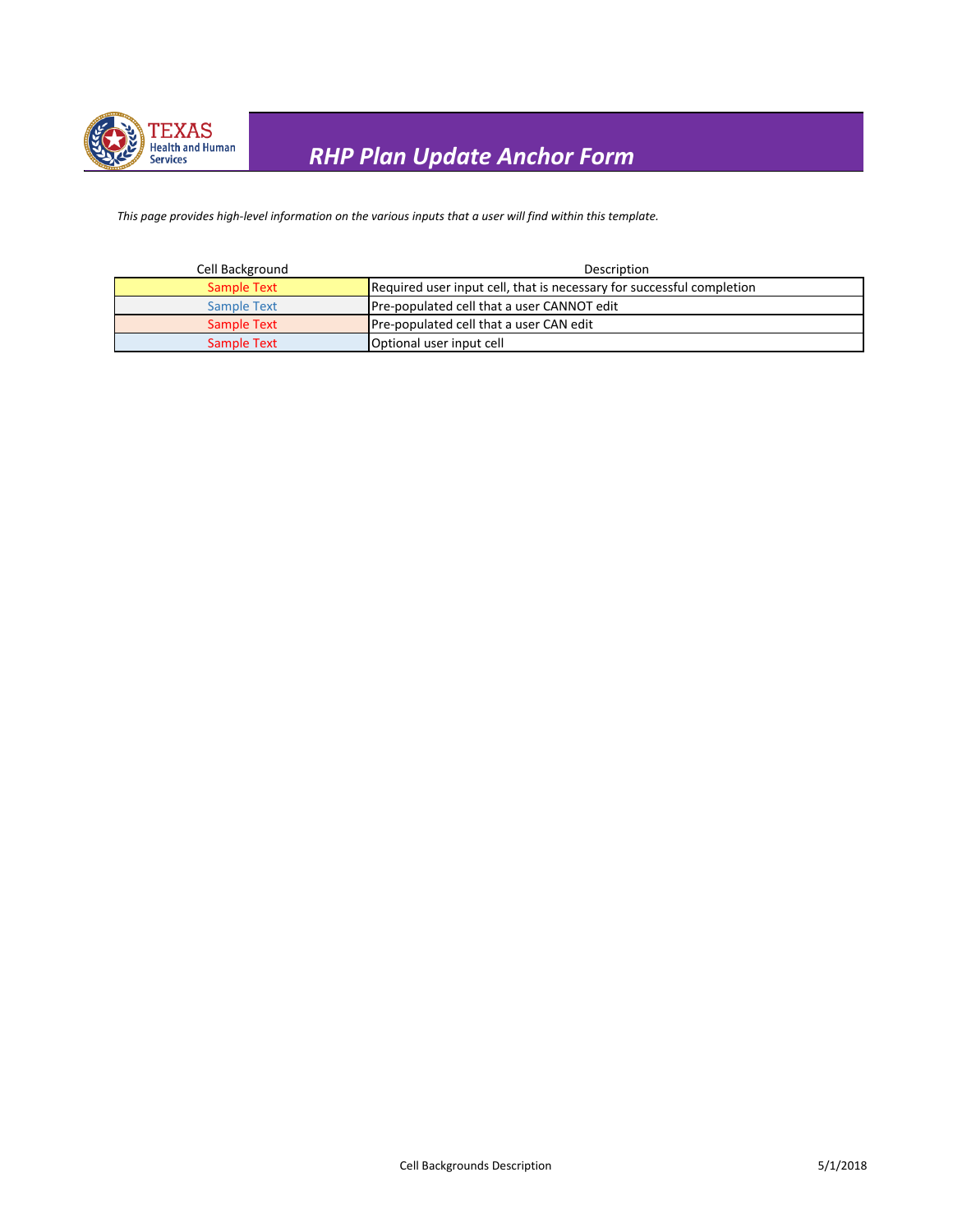

## *RHP Plan Update Anchor Form*

# **Last Update of Tool:** 3/22/2018

#### **Objectives of the Model:**

The objectives of the RHP Plan Update Anchor form are to facilitate the aggregation and compilation of the provider forms completed by the participating providers in the Anchor's region.

S**teps for using the Too!:**<br>1. Indicate your RHP. When you do so, additional tabs may open up. You may begin filling out the anchor-only entries in this form after selecting the RHP, but it is suggested that you compile th

**4**

**2.** Place all of the provider forms that you would like to import/capture into a single folder on your network or hard drive. For efficiency purposes, it is recommended to make copies of the submissions on your local hard

| Folder Path: C:\Users\chilbelink\Desktop\3695 RHP 4 Nueces Co\2018 RHP Plan Update\Provider templates                                 |
|---------------------------------------------------------------------------------------------------------------------------------------|
| 3. Run the consolidation. The number of files successfully compiled and the names of these files will be pasted in the tracker below. |



**Description:** This macro will erase information currently summarized in the Anchor Form, if any,<br>and will add data from the templates located at the folder path specified in Step 2.

**Additional Notes for the User:**<br>If, upon review of the provider form submissions, it is determined that a particular provider form will need to be resubmitted, remove or update the file from the folder path above and reru

| Successfully Compiled Provider Form(s)*                                                       | 17             | <b>Non Provider Form(s)</b><br>$\overline{0}$               |                                       |  |  |  |  |
|-----------------------------------------------------------------------------------------------|----------------|-------------------------------------------------------------|---------------------------------------|--|--|--|--|
| *All successfully compiled provider forms appear to be in the correct RHP (based on selection |                | <b>Duplicate Provider Form(s)</b><br>$\mathbf{0}$           |                                       |  |  |  |  |
| above)                                                                                        |                | <b>Provider(s) Withdrawing from DSRIP</b><br>$\overline{1}$ |                                       |  |  |  |  |
|                                                                                               | <b>Total</b>   | 18                                                          |                                       |  |  |  |  |
| Name of files in folder path:                                                                 | <b>RHP</b>     | <b>TPI</b>                                                  | Comment                               |  |  |  |  |
| RHP_04_020811801_Christus Spohn Beeville.xlsm                                                 | 4              | 020811801                                                   | <b>Successfully compiled</b>          |  |  |  |  |
| RHP 04 020973601 CCMC.xlsm                                                                    | 4              | 020973601                                                   | <b>Successfully compiled</b>          |  |  |  |  |
| RHP_04_020991801_Refugio.xlsm                                                                 | 4              | 020991801                                                   | <b>Successfully compiled</b>          |  |  |  |  |
| RHP 04 080368601 Coastal Plains.xlsm                                                          | 4              | 080368601                                                   | <b>Successfully compiled</b>          |  |  |  |  |
| RHP 04 094118902 DeTar.xlsm                                                                   | 4              | 094118902                                                   | <b>Successfully compiled</b>          |  |  |  |  |
| RHP 04 094222902 Christus Spohn Alice.xlsm                                                    | $\overline{4}$ | 094222903                                                   | <b>Successfully compiled</b>          |  |  |  |  |
| RHP 04 112673204 Yoakum.xlsm                                                                  | 4              | 112673204                                                   | <b>Successfully compiled</b>          |  |  |  |  |
| RHP 04 121775403 Christus Spohn Corpus Christi.xlsm                                           | 4              | 121775403                                                   | <b>Successfully compiled</b>          |  |  |  |  |
| RHP 04 121785303 Gonzales Memorial.xlsm                                                       | 4              | 121785303                                                   | Provider chose to withdraw from DSRIP |  |  |  |  |
| RHP_04_121808305_Jackson.xlsm                                                                 | 4              | 121808305                                                   | <b>Successfully compiled</b>          |  |  |  |  |
| RHP 04 130958511 Nueces County LHD.xlsm                                                       | 4              | 130958511                                                   | <b>Successfully compiled</b>          |  |  |  |  |
| RHP_04_132812205_Driscoll.xlsm                                                                | 4              | 132812205                                                   | <b>Successfully compiled</b>          |  |  |  |  |
| RHP 04 135233809 Lavaca.xlsm                                                                  | 4              | 135233809                                                   | <b>Successfully compiled</b>          |  |  |  |  |
| RHP_04_135254407_Gulf Bend.XLSM                                                               | 4              | 135254407                                                   | <b>Successfully compiled</b>          |  |  |  |  |
| RHP 04 136412710 Otto Kaiser.xlsm                                                             | $\overline{4}$ | 136412710                                                   | <b>Successfully compiled</b>          |  |  |  |  |
| RHP 04 136436606 Christus Spohn Kleberg.xlsm                                                  | $\overline{4}$ | 136436606                                                   | <b>Successfully compiled</b>          |  |  |  |  |
| RHP 04 137907508 Citizens.xlsm                                                                | 4              | 137907508                                                   | <b>Successfully compiled</b>          |  |  |  |  |
| RHP 04 138305109 Nueces Co MHMR.xlsm                                                          | 4              | 138305109                                                   | <b>Successfully compiled</b>          |  |  |  |  |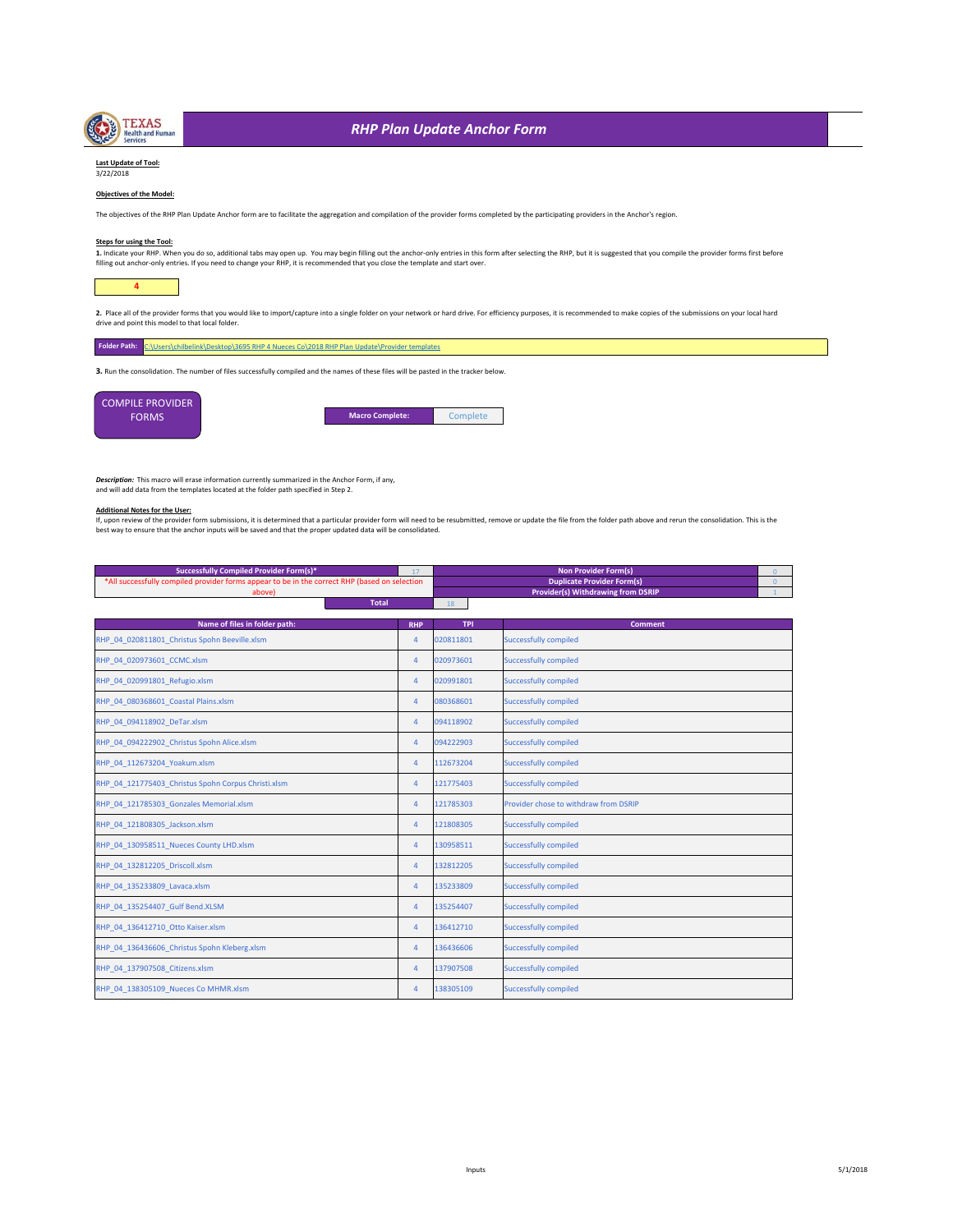| DY7 Anchor Template - Anchor Entry                                                                                                                                                                                                                                                                                                                                           |                                                                                                                                                                                                                                                                                                          |
|------------------------------------------------------------------------------------------------------------------------------------------------------------------------------------------------------------------------------------------------------------------------------------------------------------------------------------------------------------------------------|----------------------------------------------------------------------------------------------------------------------------------------------------------------------------------------------------------------------------------------------------------------------------------------------------------|
| <b>Progress Indicators</b>                                                                                                                                                                                                                                                                                                                                                   |                                                                                                                                                                                                                                                                                                          |
|                                                                                                                                                                                                                                                                                                                                                                              |                                                                                                                                                                                                                                                                                                          |
| <b>Section 2: Contact Information</b>                                                                                                                                                                                                                                                                                                                                        | <b>Complete</b>                                                                                                                                                                                                                                                                                          |
|                                                                                                                                                                                                                                                                                                                                                                              |                                                                                                                                                                                                                                                                                                          |
| Section 1: Anchor Information                                                                                                                                                                                                                                                                                                                                                |                                                                                                                                                                                                                                                                                                          |
| <b>RHP Number:</b>                                                                                                                                                                                                                                                                                                                                                           | RHP <sub>4</sub>                                                                                                                                                                                                                                                                                         |
|                                                                                                                                                                                                                                                                                                                                                                              |                                                                                                                                                                                                                                                                                                          |
| <b>Anchor Organization:</b>                                                                                                                                                                                                                                                                                                                                                  | <b>Nueces County Hospital District</b>                                                                                                                                                                                                                                                                   |
| <b>Section 2: Contact Information</b>                                                                                                                                                                                                                                                                                                                                        |                                                                                                                                                                                                                                                                                                          |
|                                                                                                                                                                                                                                                                                                                                                                              |                                                                                                                                                                                                                                                                                                          |
| <b>Lead Contact #1</b>                                                                                                                                                                                                                                                                                                                                                       |                                                                                                                                                                                                                                                                                                          |
|                                                                                                                                                                                                                                                                                                                                                                              |                                                                                                                                                                                                                                                                                                          |
|                                                                                                                                                                                                                                                                                                                                                                              |                                                                                                                                                                                                                                                                                                          |
|                                                                                                                                                                                                                                                                                                                                                                              |                                                                                                                                                                                                                                                                                                          |
|                                                                                                                                                                                                                                                                                                                                                                              |                                                                                                                                                                                                                                                                                                          |
|                                                                                                                                                                                                                                                                                                                                                                              |                                                                                                                                                                                                                                                                                                          |
|                                                                                                                                                                                                                                                                                                                                                                              |                                                                                                                                                                                                                                                                                                          |
|                                                                                                                                                                                                                                                                                                                                                                              |                                                                                                                                                                                                                                                                                                          |
|                                                                                                                                                                                                                                                                                                                                                                              |                                                                                                                                                                                                                                                                                                          |
|                                                                                                                                                                                                                                                                                                                                                                              |                                                                                                                                                                                                                                                                                                          |
|                                                                                                                                                                                                                                                                                                                                                                              |                                                                                                                                                                                                                                                                                                          |
|                                                                                                                                                                                                                                                                                                                                                                              |                                                                                                                                                                                                                                                                                                          |
|                                                                                                                                                                                                                                                                                                                                                                              |                                                                                                                                                                                                                                                                                                          |
|                                                                                                                                                                                                                                                                                                                                                                              |                                                                                                                                                                                                                                                                                                          |
|                                                                                                                                                                                                                                                                                                                                                                              |                                                                                                                                                                                                                                                                                                          |
|                                                                                                                                                                                                                                                                                                                                                                              |                                                                                                                                                                                                                                                                                                          |
|                                                                                                                                                                                                                                                                                                                                                                              |                                                                                                                                                                                                                                                                                                          |
|                                                                                                                                                                                                                                                                                                                                                                              |                                                                                                                                                                                                                                                                                                          |
|                                                                                                                                                                                                                                                                                                                                                                              |                                                                                                                                                                                                                                                                                                          |
|                                                                                                                                                                                                                                                                                                                                                                              |                                                                                                                                                                                                                                                                                                          |
| Contact Name:                                                                                                                                                                                                                                                                                                                                                                | <b>Catie Hilbelink</b>                                                                                                                                                                                                                                                                                   |
| <b>Street Address:</b>                                                                                                                                                                                                                                                                                                                                                       | 515 Congress Ave, Suite 1760                                                                                                                                                                                                                                                                             |
|                                                                                                                                                                                                                                                                                                                                                                              | <b>Austin</b>                                                                                                                                                                                                                                                                                            |
|                                                                                                                                                                                                                                                                                                                                                                              | 78701                                                                                                                                                                                                                                                                                                    |
| Email:                                                                                                                                                                                                                                                                                                                                                                       |                                                                                                                                                                                                                                                                                                          |
| Phone Number:                                                                                                                                                                                                                                                                                                                                                                | 512-473-2626                                                                                                                                                                                                                                                                                             |
|                                                                                                                                                                                                                                                                                                                                                                              |                                                                                                                                                                                                                                                                                                          |
|                                                                                                                                                                                                                                                                                                                                                                              | <b>Both</b>                                                                                                                                                                                                                                                                                              |
| Contact Name:<br>Street Address:<br>City:<br>Zip Code:<br>Email:<br>Phone Number:<br>Phone Ext:<br>Lead Contact or Both:<br><b>Lead Contact #2</b><br>Contact Name:<br><b>Street Address:</b><br>City:<br>Zip Code:<br>Email:<br>Phone Number:<br>Phone Ext:<br>Lead Contact or Both:<br><b>Lead Contact #3</b><br>City:<br>Zip Code:<br>Phone Ext:<br>Lead Contact or Both: | <b>Linda Wertz</b><br>119 Dan Moody Trail<br>Georgetown<br>78633<br>lkwertz@gmail.com<br>512-925-4894<br><b>Both</b><br><b>Jonny Hipp</b><br>555 N. Carancahua St., Suite 950<br>Corpus Christi<br>78401-0835<br>jonny.hipp@nchdcc.org<br>361-808-3300<br><b>Both</b><br>chilbelink@healthmanagement.com |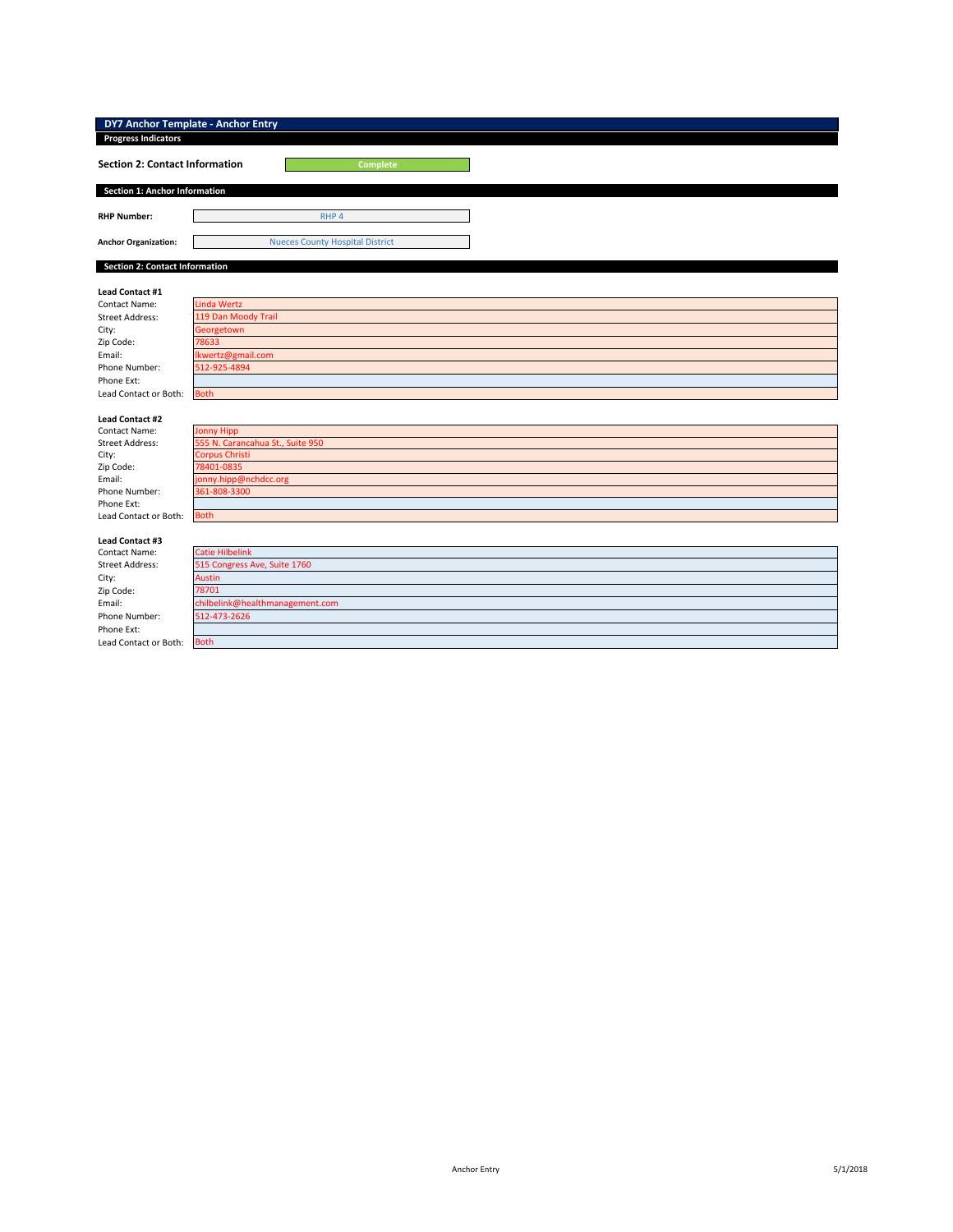| DFJ Andres<br>Margaretan<br>Sertion & UC Coly Hospitals<br>Sertion & UC Coly Virginia<br>Sertion & Columnwing Draw<br>E<br>ADVANCE TO SECTION 3<br>F                                                                                                                                                                                                                                                                                                                                                                                                                                                         |  |
|--------------------------------------------------------------------------------------------------------------------------------------------------------------------------------------------------------------------------------------------------------------------------------------------------------------------------------------------------------------------------------------------------------------------------------------------------------------------------------------------------------------------------------------------------------------------------------------------------------------|--|
|                                                                                                                                                                                                                                                                                                                                                                                                                                                                                                                                                                                                              |  |
|                                                                                                                                                                                                                                                                                                                                                                                                                                                                                                                                                                                                              |  |
|                                                                                                                                                                                                                                                                                                                                                                                                                                                                                                                                                                                                              |  |
|                                                                                                                                                                                                                                                                                                                                                                                                                                                                                                                                                                                                              |  |
|                                                                                                                                                                                                                                                                                                                                                                                                                                                                                                                                                                                                              |  |
|                                                                                                                                                                                                                                                                                                                                                                                                                                                                                                                                                                                                              |  |
|                                                                                                                                                                                                                                                                                                                                                                                                                                                                                                                                                                                                              |  |
|                                                                                                                                                                                                                                                                                                                                                                                                                                                                                                                                                                                                              |  |
| $\frac{30}{2}$                                                                                                                                                                                                                                                                                                                                                                                                                                                                                                                                                                                               |  |
|                                                                                                                                                                                                                                                                                                                                                                                                                                                                                                                                                                                                              |  |
| $\begin{array}{ c } \hline \multicolumn{1}{ }{\textbf{1}} \\ \hline \multicolumn{1}{ }{\textbf{2}} \\ \hline \multicolumn{1}{ }{\textbf{3}} \\ \hline \multicolumn{1}{ }{\textbf{4}} \\ \hline \multicolumn{1}{ }{\textbf{5}} \\ \hline \multicolumn{1}{ }{\textbf{6}} \\ \hline \multicolumn{1}{ }{\textbf{5}} \\ \hline \multicolumn{1}{ }{\textbf{6}} \\ \hline \multicolumn{1}{ }{\textbf{6}} \\ \hline \multicolumn{1}{ }{\textbf{7}} \\ \hline \multicolumn{1}{ }{\textbf{8}} \\ \h$                                                                                                                   |  |
|                                                                                                                                                                                                                                                                                                                                                                                                                                                                                                                                                                                                              |  |
| ×<br>o,<br>٠<br>×<br>⊶                                                                                                                                                                                                                                                                                                                                                                                                                                                                                                                                                                                       |  |
| $\begin{array}{c}\n\cdots \\ \hline\n\end{array}$                                                                                                                                                                                                                                                                                                                                                                                                                                                                                                                                                            |  |
|                                                                                                                                                                                                                                                                                                                                                                                                                                                                                                                                                                                                              |  |
|                                                                                                                                                                                                                                                                                                                                                                                                                                                                                                                                                                                                              |  |
|                                                                                                                                                                                                                                                                                                                                                                                                                                                                                                                                                                                                              |  |
|                                                                                                                                                                                                                                                                                                                                                                                                                                                                                                                                                                                                              |  |
| Ē                                                                                                                                                                                                                                                                                                                                                                                                                                                                                                                                                                                                            |  |
|                                                                                                                                                                                                                                                                                                                                                                                                                                                                                                                                                                                                              |  |
| E                                                                                                                                                                                                                                                                                                                                                                                                                                                                                                                                                                                                            |  |
|                                                                                                                                                                                                                                                                                                                                                                                                                                                                                                                                                                                                              |  |
|                                                                                                                                                                                                                                                                                                                                                                                                                                                                                                                                                                                                              |  |
| Ē                                                                                                                                                                                                                                                                                                                                                                                                                                                                                                                                                                                                            |  |
|                                                                                                                                                                                                                                                                                                                                                                                                                                                                                                                                                                                                              |  |
|                                                                                                                                                                                                                                                                                                                                                                                                                                                                                                                                                                                                              |  |
|                                                                                                                                                                                                                                                                                                                                                                                                                                                                                                                                                                                                              |  |
| E                                                                                                                                                                                                                                                                                                                                                                                                                                                                                                                                                                                                            |  |
|                                                                                                                                                                                                                                                                                                                                                                                                                                                                                                                                                                                                              |  |
| Ē                                                                                                                                                                                                                                                                                                                                                                                                                                                                                                                                                                                                            |  |
|                                                                                                                                                                                                                                                                                                                                                                                                                                                                                                                                                                                                              |  |
|                                                                                                                                                                                                                                                                                                                                                                                                                                                                                                                                                                                                              |  |
|                                                                                                                                                                                                                                                                                                                                                                                                                                                                                                                                                                                                              |  |
|                                                                                                                                                                                                                                                                                                                                                                                                                                                                                                                                                                                                              |  |
| Ē                                                                                                                                                                                                                                                                                                                                                                                                                                                                                                                                                                                                            |  |
|                                                                                                                                                                                                                                                                                                                                                                                                                                                                                                                                                                                                              |  |
| $\begin{array}{c}\n\hline\n\text{cos } \theta \\ \hline\n\text{cos } \theta\n\end{array}$                                                                                                                                                                                                                                                                                                                                                                                                                                                                                                                    |  |
|                                                                                                                                                                                                                                                                                                                                                                                                                                                                                                                                                                                                              |  |
| $\begin{array}{c} \hline \text{non} \\ \text{non} \\ \hline \end{array}$<br>$\frac{1}{2}$                                                                                                                                                                                                                                                                                                                                                                                                                                                                                                                    |  |
|                                                                                                                                                                                                                                                                                                                                                                                                                                                                                                                                                                                                              |  |
|                                                                                                                                                                                                                                                                                                                                                                                                                                                                                                                                                                                                              |  |
| $\begin{array}{c}\n\hline\n\text{0.02} & \text{0.04} \\ \hline\n\end{array}$                                                                                                                                                                                                                                                                                                                                                                                                                                                                                                                                 |  |
|                                                                                                                                                                                                                                                                                                                                                                                                                                                                                                                                                                                                              |  |
| $\begin{tabular}{ c c c } \hline ${{\rm CMB}}_1$ & ${{\rm CMB}}_2$ \\ \hline & ${{\rm SO}}^2$ & ${\rm CMB}}_1$ \\ & ${{\rm SO}}^2$ & ${\rm CMB}}_2$ \\ & ${{\rm SO}}^2$ & ${\rm CMB}}_2$ \\ \hline \end{tabular}$                                                                                                                                                                                                                                                                                                                                                                                            |  |
|                                                                                                                                                                                                                                                                                                                                                                                                                                                                                                                                                                                                              |  |
|                                                                                                                                                                                                                                                                                                                                                                                                                                                                                                                                                                                                              |  |
|                                                                                                                                                                                                                                                                                                                                                                                                                                                                                                                                                                                                              |  |
|                                                                                                                                                                                                                                                                                                                                                                                                                                                                                                                                                                                                              |  |
|                                                                                                                                                                                                                                                                                                                                                                                                                                                                                                                                                                                                              |  |
| $\begin{tabular}{ c c } \hline $\cdots$ & $\cdots$ \\ \hline $\cdots$ & $\cdots$ \\ \hline \end{tabular}$                                                                                                                                                                                                                                                                                                                                                                                                                                                                                                    |  |
|                                                                                                                                                                                                                                                                                                                                                                                                                                                                                                                                                                                                              |  |
| $\begin{array}{c} \begin{array}{c} \cos \alpha \leftrightarrow \\ \hline \end{array} \end{array}$                                                                                                                                                                                                                                                                                                                                                                                                                                                                                                            |  |
|                                                                                                                                                                                                                                                                                                                                                                                                                                                                                                                                                                                                              |  |
| $\begin{array}{c} 000 \times 10^{11} \\ 0 \\ 0 \\ 0 \\ \hline \end{array}$                                                                                                                                                                                                                                                                                                                                                                                                                                                                                                                                   |  |
|                                                                                                                                                                                                                                                                                                                                                                                                                                                                                                                                                                                                              |  |
| $\frac{1}{10}$                                                                                                                                                                                                                                                                                                                                                                                                                                                                                                                                                                                               |  |
|                                                                                                                                                                                                                                                                                                                                                                                                                                                                                                                                                                                                              |  |
| $\begin{array}{c}\n\frac{1}{2} \\ \frac{1}{2} \\ \frac{1}{2}\n\end{array}$<br>actings<br>minimo<br>Haalt                                                                                                                                                                                                                                                                                                                                                                                                                                                                                                     |  |
|                                                                                                                                                                                                                                                                                                                                                                                                                                                                                                                                                                                                              |  |
| $\begin{array}{c} 699-674 \\ 389 \end{array}$                                                                                                                                                                                                                                                                                                                                                                                                                                                                                                                                                                |  |
|                                                                                                                                                                                                                                                                                                                                                                                                                                                                                                                                                                                                              |  |
| $\begin{array}{c} \hline \text{cos of to} \\ \hline \text{cos} \end{array}$                                                                                                                                                                                                                                                                                                                                                                                                                                                                                                                                  |  |
|                                                                                                                                                                                                                                                                                                                                                                                                                                                                                                                                                                                                              |  |
| $rac{1000 \times 10^{6} \text{ m}}{400}$                                                                                                                                                                                                                                                                                                                                                                                                                                                                                                                                                                     |  |
|                                                                                                                                                                                                                                                                                                                                                                                                                                                                                                                                                                                                              |  |
| F<br>a,                                                                                                                                                                                                                                                                                                                                                                                                                                                                                                                                                                                                      |  |
| and the Second Second Second Second Second Second Second Second Second Second Second Second Second Second Second Second Second Second Second Second Second Second Second Second Second Second Second Second Second Second Seco<br>and the contract of the contract of the contract of the contract of the contract of the contract of the contract of the contract of the contract of the contract of the contract of the contract of the contract of the contra                                                                                                                                             |  |
| <u>. 1900 - 1900 - 1900 - 1900 - 1900 - 1900 - 1900 - 1900 - 1900 - 1900 - 1900 - 1900 - 1900 - 1900 - 1900 - 19</u><br>1900 - 1900 - 1900 - 1900 - 1900 - 1900 - 1900 - 1900 - 1900 - 1900 - 1900 - 1900 - 1900 - 1900 - 1900 - 1900<br>                                                                                                                                                                                                                                                                                                                                                                    |  |
| ÷<br><b>Section Send Foll</b><br>.<br>1962 Sarini da Canain                                                                                                                                                                                                                                                                                                                                                                                                                                                                                                                                                  |  |
| $\begin{tabular}{ c c c } \hline & $\alpha$ & $\alpha$ & $\alpha$ \\ \hline $\alpha$ & $\alpha$ & $\alpha$ \\ \hline $\alpha$ & $\alpha$ & $\alpha$ \\ \hline $\alpha$ & $\alpha$ & $\alpha$ \\ \hline $\alpha$ & $\alpha$ & $\alpha$ \\ \hline $\alpha$ & $\alpha$ & $\alpha$ \\ \hline $\alpha$ & $\alpha$ & $\alpha$ \\ \hline $\alpha$ & $\alpha$ & $\alpha$ \\ \hline $\alpha$ & $\alpha$ & $\alpha$ \\ \hline $\alpha$ & $\alpha$ & $\alpha$ \\ \hline $\alpha$ & $\alpha$ & $\alpha$ \\ \hline $\alpha$ & $\alpha$ & $\alpha$ \\ \hline $\alpha$ & $\alpha$ & $\alpha$ \\ \hline $\alpha$ & $\alpha$$ |  |
|                                                                                                                                                                                                                                                                                                                                                                                                                                                                                                                                                                                                              |  |
|                                                                                                                                                                                                                                                                                                                                                                                                                                                                                                                                                                                                              |  |
|                                                                                                                                                                                                                                                                                                                                                                                                                                                                                                                                                                                                              |  |
| F                                                                                                                                                                                                                                                                                                                                                                                                                                                                                                                                                                                                            |  |
|                                                                                                                                                                                                                                                                                                                                                                                                                                                                                                                                                                                                              |  |
|                                                                                                                                                                                                                                                                                                                                                                                                                                                                                                                                                                                                              |  |
| T                                                                                                                                                                                                                                                                                                                                                                                                                                                                                                                                                                                                            |  |
|                                                                                                                                                                                                                                                                                                                                                                                                                                                                                                                                                                                                              |  |
| T                                                                                                                                                                                                                                                                                                                                                                                                                                                                                                                                                                                                            |  |
|                                                                                                                                                                                                                                                                                                                                                                                                                                                                                                                                                                                                              |  |
| Ĩ                                                                                                                                                                                                                                                                                                                                                                                                                                                                                                                                                                                                            |  |
| F<br><u>in Sta</u>                                                                                                                                                                                                                                                                                                                                                                                                                                                                                                                                                                                           |  |
|                                                                                                                                                                                                                                                                                                                                                                                                                                                                                                                                                                                                              |  |
| $\blacksquare$<br>$\overline{\phantom{0}}$                                                                                                                                                                                                                                                                                                                                                                                                                                                                                                                                                                   |  |
| <b>STRP</b> edite)                                                                                                                                                                                                                                                                                                                                                                                                                                                                                                                                                                                           |  |
| F                                                                                                                                                                                                                                                                                                                                                                                                                                                                                                                                                                                                            |  |
| inal Estados<br>$\frac{1}{\sinh \theta}$                                                                                                                                                                                                                                                                                                                                                                                                                                                                                                                                                                     |  |
|                                                                                                                                                                                                                                                                                                                                                                                                                                                                                                                                                                                                              |  |
| <b>Continental</b>                                                                                                                                                                                                                                                                                                                                                                                                                                                                                                                                                                                           |  |
| STR (Fashin)                                                                                                                                                                                                                                                                                                                                                                                                                                                                                                                                                                                                 |  |
| arta pada<br>1980 - Paul Barata                                                                                                                                                                                                                                                                                                                                                                                                                                                                                                                                                                              |  |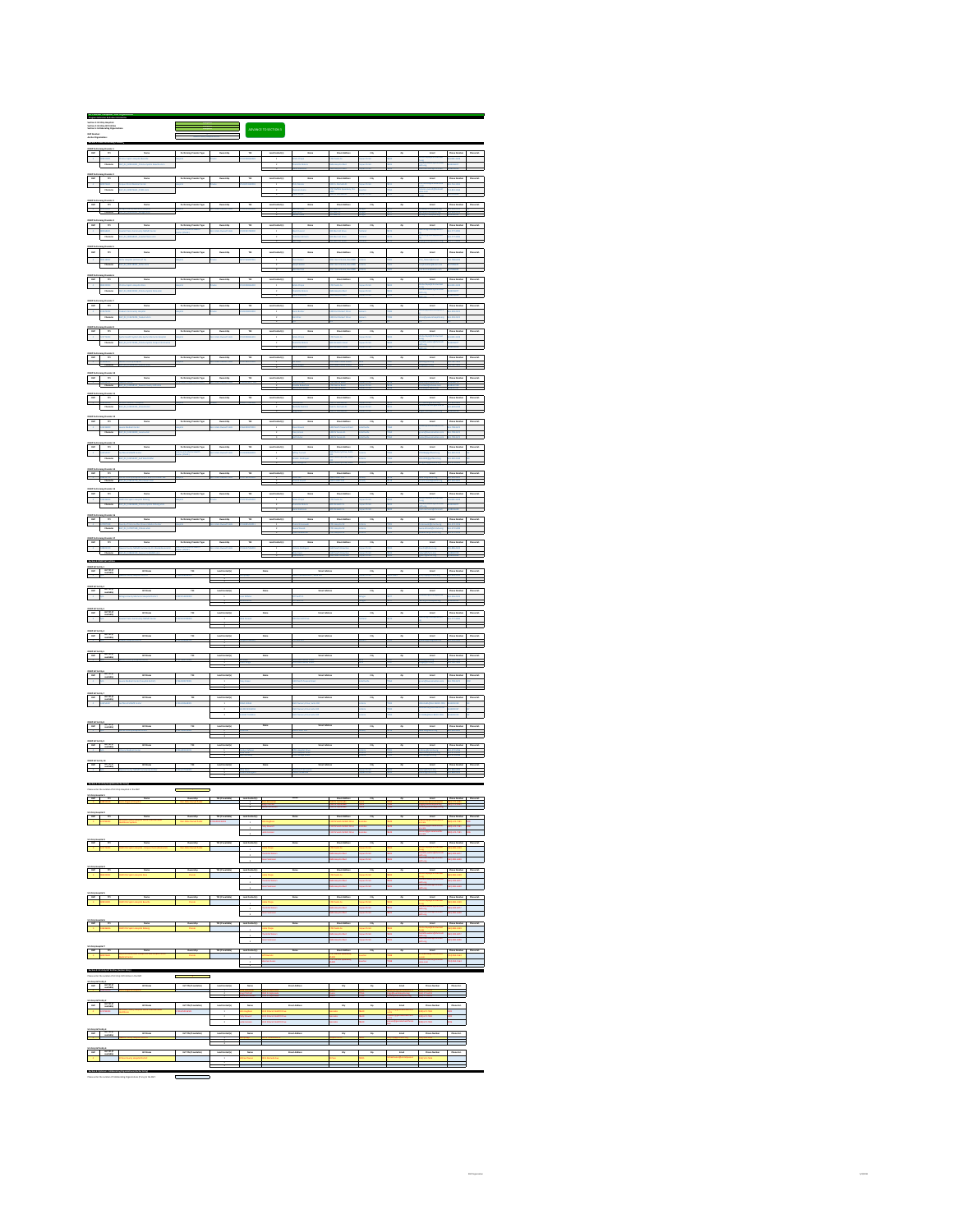| <b>Nueces County Hospital District</b><br>This section should include:<br>. A summary of the region's process for updating the RHP community needs assessment;<br>. Major activities conducted by the RHP during this process;<br>· Data sources or resources/consultants used; and<br>. Any other information that the Anchor thinks is important to provide.<br>This section should describe the process used to obtain stakeholder feedback on the community needs assessment, which stakeholder groups/types were involved (e.g.<br>local physician groups), including stakeholders who are not currently performing providers in the region.<br>This section should describe the new community needs/priorities and how they changed from the original community needs assessment submitted with the original RHP<br>Plan in 2012. If the updated community needs assessment did not result in new community priorities, this should be explained.<br>Advances in care coordination through physical and behavioral health integration initiatives; improvements and expanded use of electronic medical records and physician | Section 1: Updated Community Needs Assessment for DY7-8<br><b>RHP Number:</b><br><b>Anchor Organization:</b><br>Section 1: Updated Community Needs Assessment for DY7-8<br>HHS rules require Anchors to provide the regions' community needs assessment that has been updated to reflect major changes, including changes to the priority needs from<br>the community needs assessment that was submitted with the original RHP plan in 2012. Updating the community needs assessment is required in order for an Anchor to<br>receive their DY6A Anchor allocation.<br>Please summarize your process for updating your region's community needs assessment. HHS is not prescribing the process the region should use for updating the community<br>needs assessment. Answering the questions on this form satisfies the requirements for reporting the region's updated community needs assessment. You may also submit a<br>separate attachment of the completed, updated community needs assessment, but it is not required.<br>1. Describe the RHP's process for updating the regional community needs assessment.<br>In addition to updating the data points used to evaluate current health status and other factors indicative of community health care strengths and weaknesses, the CNA also<br>includes additional information from the 2016 Coastal Bend Health Needs Assessment. This Coastal Bend CNA report included information on all 18 counties participating in<br>RHP 4 and was led by a 20-member Steering Committee of representatives from several local health care systems, hospitals, school districts, public health agencies, providers,<br>and community stakeholders. The analysis included both a survey of providers and a community survey of local residents, as well as targeted interviews with health care and<br>social service providers. Findings of the surveys are discussed in the RHP community needs assessment and informed the identification of primary community challenges and<br>opportunities for improvements. RHP 4's CNA report was developed by Health Management Associates in consultation with the RHP participating providers. In addition to the<br>Coastal Bend CNA report, other sources used to inform the data collection and findings include Texas Demographic Center - Texas Population Estimates Program; U.S. Census<br>Bureau American Community Survey Five Year Estimates; Texas Medical Board physician reports; data from the Texas Department of State Health Services; County Health<br>Rankings and Roadmaps, 2017; the U.S. Department of Health & Human Services, Health Resources and Services Administration.<br>2. Describe the RHP's process for soliciting community stakeholder input on the community needs assessment.<br>Information on the Community Needs Assessment process was included in all Learning Collaborative meetings held throughout 2017 and was posted on the RHP 4 Anchor<br>website. Meeting attendees and all providers were asked to submit local data and information for inclusion in the report and provide comments and recommendations on the<br>process for development of the CNA. The RHP 4 Anchor website included instructions for providing input, including meeting agenda notices announcing CNA discussions. A<br>draft copy of the CNA report was published on the RHP 4 Anchor website for public review and comment. An announcement of a public stakeholder meeting to discuss the<br>CNA report was also publicly posted and stakeholders were invited to attend the April 5th meeting or submit comments in writing. The public meeting was held on April 5th in<br>Corpus Christi. Written comments were accepted through April 13th and no comments were received There were two external individuals that attended the public meeting –<br>the Executive Director of the Nueces County Medical Society and a reporter from the Corpus Christi Caller Times. Stakeholders who provided information for the report<br>nclude health care providers, hospital representatives, and public health officials. Additionally, as noted above, community members selected through a randomized survey<br>participated in the 2016 Coastal Bend community survey, which was a primary resource for the CNA.<br>3. Describe the RHP's community needs that changed or the priorities that were updated, if any, as a result of this process.<br>RHP 4 providers have made significant improvements in the local health care infrastructure and delivery system as a result of successful DSRIP projects. Examples of some of<br>the key accomplishments over the past five years include:<br>. Improved coordination and collaboration among providers of all types throughout the region, including participation in formal learning collaboratives and joint "raise the<br>floor" improvement initiatives<br>Improved access to health care due to an increased number of primary care and specialty providers; the addition of new and expanded health care clinic locations and<br>expanded office hours; improved transportation services; implementation of mobile crisis services; and expansion of telemedicine services<br>order management systems; implementation of care transition strategies; and improved communication and planning between inpatient hospital settings and outpatient and<br>community providers<br>· Implemented strategies designed to reduce avoidable emergency room admissions, including improving access to primary care and providing alternative options for treating<br>behavioral health care crises<br>· Expanded and Improved patient education initiatives and provided assistance navigating the health care system to support patients' efforts to better utilize the services<br>available and improve their health status and outcomes.<br>While these efforts have made measurable improvements in the lives of thousands of community residents, the Region continues to deal with many of the same challenges<br>identified in the original 2011 CNA. Every county still faces high numbers of uninsured residents. All but one county reports average median household incomes below the<br>statewide average, and two thirds of the counties report average poverty rates above the statewide average. Based on the Texas County Rankings, only one RHP county saw a<br>decline in the percentage of adults reporting poor or fair health; all but three counties experienced an increase in the average number of physically unhealthy days; and all but<br>four counties saw an increase in the average number of mentally unhealthy days. Only three counties saw an improvement in the percentage of live births with low birth<br>weight. Despite significant growth in the total number of providers practicing in RHP 4, three counties have no PCPs and two have no practicing physician of any kind. Access to<br>both primary and specialty services/providers continues to be a concern, particularly in the rural communities. While access to behavioral health services has improved as a<br>result of DSRIP, the region faces a significant shortage of behavioral health providers and has only one psychiatric hospital in the region. DSRIP projects that provide patient<br>education, care coordination, and assistance navigating the health care system have been highly successful but need expansion to reach more residents and communities. As<br>such, the community needs remain largely the same, with the addition of the following needs: expansion of emergency and non-emergency transportation services to improve<br>access to care and support appropriate utilization of services, and improvements in hospital safety to reduce costs and improve patient outcomes.<br>4. Any additional information the Anchor would like to share about the RHP's updated community needs assessment.<br>The Region 4 community incurred extensive damage caused by Hurricane Harvey and continues to rebuild. RHP 4 includes many of the counties that suffered some of the most<br>significant damage in the State. As an indication of the extent of damage, in the Corpus Christi Metropolitan Statistical Area, as of January 22, 2018, 53 percent of all<br>households had registered for Individual Assistance from the Federal Emergency Management Agency. In the RHP 4 communities of Rockport, Fulton, Bayside, Aransas Pass,<br>and Port Aransas, surveys estimate Harvey completely destroyed or severely damaged about 80 percent of homes and buildings. In addition to property damage, these<br>communities suffered a decline in jobs and businesses as many owners await financial aid or are undecided whether they will re-build or re-open. While circumstances are<br>gradually improving, health care services in some communities are still recovering, forcing some residents to travel longer distances for even basic health care services. In a<br>survey conducted by the Episcopal Health Foundation and Kaiser Family Foundation, RHP 4 counties (Coastal Triangle) reported 74% of individuals were affected by property<br>damage or job loss. One in eight residents report they or a household member has a health condition that is new or has gotten worse as a result of the storm. Thirty-eight<br>percent of these identified a respiratory condition such as asthma allergies or cough, and 20 percent identified mental health issues including anxiety, depression, and stress.<br>Residents report skipping or delaying medical care or having problems paying medical bills, not filling prescriptions, cutting pills in half, and skipping doses. Addressing these<br>concerns through enhanced efforts to improve access to affordable health care is even more important now in order to support the re-building of these coastal communities<br>and ensure residents can obtain the services they need. | Anchor Template<br>Community N<br>Progress Indicators & Anchor Information |  |
|------------------------------------------------------------------------------------------------------------------------------------------------------------------------------------------------------------------------------------------------------------------------------------------------------------------------------------------------------------------------------------------------------------------------------------------------------------------------------------------------------------------------------------------------------------------------------------------------------------------------------------------------------------------------------------------------------------------------------------------------------------------------------------------------------------------------------------------------------------------------------------------------------------------------------------------------------------------------------------------------------------------------------------------------------------------------------------------------------------------------------------|---------------------------------------------------------------------------------------------------------------------------------------------------------------------------------------------------------------------------------------------------------------------------------------------------------------------------------------------------------------------------------------------------------------------------------------------------------------------------------------------------------------------------------------------------------------------------------------------------------------------------------------------------------------------------------------------------------------------------------------------------------------------------------------------------------------------------------------------------------------------------------------------------------------------------------------------------------------------------------------------------------------------------------------------------------------------------------------------------------------------------------------------------------------------------------------------------------------------------------------------------------------------------------------------------------------------------------------------------------------------------------------------------------------------------------------------------------------------------------------------------------------------------------------------------------------------------------------------------------------------------------------------------------------------------------------------------------------------------------------------------------------------------------------------------------------------------------------------------------------------------------------------------------------------------------------------------------------------------------------------------------------------------------------------------------------------------------------------------------------------------------------------------------------------------------------------------------------------------------------------------------------------------------------------------------------------------------------------------------------------------------------------------------------------------------------------------------------------------------------------------------------------------------------------------------------------------------------------------------------------------------------------------------------------------------------------------------------------------------------------------------------------------------------------------------------------------------------------------------------------------------------------------------------------------------------------------------------------------------------------------------------------------------------------------------------------------------------------------------------------------------------------------------------------------------------------------------------------------------------------------------------------------------------------------------------------------------------------------------------------------------------------------------------------------------------------------------------------------------------------------------------------------------------------------------------------------------------------------------------------------------------------------------------------------------------------------------------------------------------------------------------------------------------------------------------------------------------------------------------------------------------------------------------------------------------------------------------------------------------------------------------------------------------------------------------------------------------------------------------------------------------------------------------------------------------------------------------------------------------------------------------------------------------------------------------------------------------------------------------------------------------------------------------------------------------------------------------------------------------------------------------------------------------------------------------------------------------------------------------------------------------------------------------------------------------------------------------------------------------------------------------------------------------------------------------------------------------------------------------------------------------------------------------------------------------------------------------------------------------------------------------------------------------------------------------------------------------------------------------------------------------------------------------------------------------------------------------------------------------------------------------------------------------------------------------------------------------------------------------------------------------------------------------------------------------------------------------------------------------------------------------------------------------------------------------------------------------------------------------------------------------------------------------------------------------------------------------------------------------------------------------------------------------------------------------------------------------------------------------------------------------------------------------------------------------------------------------------------------------------------------------------------------------------------------------------------------------------------------------------------------------------------------------------------------------------------------------------------------------------------------------------------------------------------------------------------------------------------------------------------------------------------------------------------------------------------------------------------------------------------------------------------------------------------------------------------------------------------------------------------------------------------------------------------------------------------------------------------------------------------------------------------------------------------------------------------------------------------------------------------------------------------------------------------------------------------------------------------------------------------------------------------------------------------------------------------------------------------------------------------------------------------------------------------------------------------------------------------------------------------------------------------------------------------------------------------------------------------------------------------------------------------------------------------------------------------------------------------------------------------------------------------------------------------------------------------------------------------------------------------------------------------------------------------------------------------------------------------------------------------------------------------------------------------------------------------------------------------------------------------------------------------------------------------------------------------------------------------------------------------------------------------------------------------------------------------------------------------------------------------------------------------------------------------------------------------------------------------------------------------------------------------------------------------------------------------------------------------------------------------------------------------------------------------------------------------------------------------------------------------------------------------------------------------------------------------------------------------------------------------------------------------------------------------------------------------------------------------------------------------------------------------------------------------------------------------------------------------------------------------------------------------------------------------------------------------------------------------------------------------------------------------------------------------------------------------------------------------------------------------------------------------------------------------------------------------------------------------------------------------------------------------------------------------------------------------------------------------------------------------------------------------------------------------------------------------------------------------------------------------------------------------------------------------------------------------------------------------------------------------------------------------------------------------------------------------------------------------------------------------------------------------------------------------------------------------------------------------------------------------------------------------------------------------------------------------------------------------------------------------------------------------------------------------------------------|----------------------------------------------------------------------------|--|
|                                                                                                                                                                                                                                                                                                                                                                                                                                                                                                                                                                                                                                                                                                                                                                                                                                                                                                                                                                                                                                                                                                                                    |                                                                                                                                                                                                                                                                                                                                                                                                                                                                                                                                                                                                                                                                                                                                                                                                                                                                                                                                                                                                                                                                                                                                                                                                                                                                                                                                                                                                                                                                                                                                                                                                                                                                                                                                                                                                                                                                                                                                                                                                                                                                                                                                                                                                                                                                                                                                                                                                                                                                                                                                                                                                                                                                                                                                                                                                                                                                                                                                                                                                                                                                                                                                                                                                                                                                                                                                                                                                                                                                                                                                                                                                                                                                                                                                                                                                                                                                                                                                                                                                                                                                                                                                                                                                                                                                                                                                                                                                                                                                                                                                                                                                                                                                                                                                                                                                                                                                                                                                                                                                                                                                                                                                                                                                                                                                                                                                                                                                                                                                                                                                                                                                                                                                                                                                                                                                                                                                                                                                                                                                                                                                                                                                                                                                                                                                                                                                                                                                                                                                                                                                                                                                                                                                                                                                                                                                                                                                                                                                                                                                                                                                                                                                                                                                                                                                                                                                                                                                                                                                                                                                                                                                                                                                                                                                                                                                                                                                                                                                                                                                                                                                                                                                                                                                                                                                                                                                                                                                                                                                                                                                                                                                                                                                                                                                                                                                                                                                                                                                                                                                                                                                                                                                                                                                                                                                                                                                                                                                                                                                                                                                                                                                                                                                                                                                                                                                                                                                                                                                                                                                                                                                     |                                                                            |  |
|                                                                                                                                                                                                                                                                                                                                                                                                                                                                                                                                                                                                                                                                                                                                                                                                                                                                                                                                                                                                                                                                                                                                    |                                                                                                                                                                                                                                                                                                                                                                                                                                                                                                                                                                                                                                                                                                                                                                                                                                                                                                                                                                                                                                                                                                                                                                                                                                                                                                                                                                                                                                                                                                                                                                                                                                                                                                                                                                                                                                                                                                                                                                                                                                                                                                                                                                                                                                                                                                                                                                                                                                                                                                                                                                                                                                                                                                                                                                                                                                                                                                                                                                                                                                                                                                                                                                                                                                                                                                                                                                                                                                                                                                                                                                                                                                                                                                                                                                                                                                                                                                                                                                                                                                                                                                                                                                                                                                                                                                                                                                                                                                                                                                                                                                                                                                                                                                                                                                                                                                                                                                                                                                                                                                                                                                                                                                                                                                                                                                                                                                                                                                                                                                                                                                                                                                                                                                                                                                                                                                                                                                                                                                                                                                                                                                                                                                                                                                                                                                                                                                                                                                                                                                                                                                                                                                                                                                                                                                                                                                                                                                                                                                                                                                                                                                                                                                                                                                                                                                                                                                                                                                                                                                                                                                                                                                                                                                                                                                                                                                                                                                                                                                                                                                                                                                                                                                                                                                                                                                                                                                                                                                                                                                                                                                                                                                                                                                                                                                                                                                                                                                                                                                                                                                                                                                                                                                                                                                                                                                                                                                                                                                                                                                                                                                                                                                                                                                                                                                                                                                                                                                                                                                                                                                                                     |                                                                            |  |
|                                                                                                                                                                                                                                                                                                                                                                                                                                                                                                                                                                                                                                                                                                                                                                                                                                                                                                                                                                                                                                                                                                                                    |                                                                                                                                                                                                                                                                                                                                                                                                                                                                                                                                                                                                                                                                                                                                                                                                                                                                                                                                                                                                                                                                                                                                                                                                                                                                                                                                                                                                                                                                                                                                                                                                                                                                                                                                                                                                                                                                                                                                                                                                                                                                                                                                                                                                                                                                                                                                                                                                                                                                                                                                                                                                                                                                                                                                                                                                                                                                                                                                                                                                                                                                                                                                                                                                                                                                                                                                                                                                                                                                                                                                                                                                                                                                                                                                                                                                                                                                                                                                                                                                                                                                                                                                                                                                                                                                                                                                                                                                                                                                                                                                                                                                                                                                                                                                                                                                                                                                                                                                                                                                                                                                                                                                                                                                                                                                                                                                                                                                                                                                                                                                                                                                                                                                                                                                                                                                                                                                                                                                                                                                                                                                                                                                                                                                                                                                                                                                                                                                                                                                                                                                                                                                                                                                                                                                                                                                                                                                                                                                                                                                                                                                                                                                                                                                                                                                                                                                                                                                                                                                                                                                                                                                                                                                                                                                                                                                                                                                                                                                                                                                                                                                                                                                                                                                                                                                                                                                                                                                                                                                                                                                                                                                                                                                                                                                                                                                                                                                                                                                                                                                                                                                                                                                                                                                                                                                                                                                                                                                                                                                                                                                                                                                                                                                                                                                                                                                                                                                                                                                                                                                                                                                     |                                                                            |  |
|                                                                                                                                                                                                                                                                                                                                                                                                                                                                                                                                                                                                                                                                                                                                                                                                                                                                                                                                                                                                                                                                                                                                    |                                                                                                                                                                                                                                                                                                                                                                                                                                                                                                                                                                                                                                                                                                                                                                                                                                                                                                                                                                                                                                                                                                                                                                                                                                                                                                                                                                                                                                                                                                                                                                                                                                                                                                                                                                                                                                                                                                                                                                                                                                                                                                                                                                                                                                                                                                                                                                                                                                                                                                                                                                                                                                                                                                                                                                                                                                                                                                                                                                                                                                                                                                                                                                                                                                                                                                                                                                                                                                                                                                                                                                                                                                                                                                                                                                                                                                                                                                                                                                                                                                                                                                                                                                                                                                                                                                                                                                                                                                                                                                                                                                                                                                                                                                                                                                                                                                                                                                                                                                                                                                                                                                                                                                                                                                                                                                                                                                                                                                                                                                                                                                                                                                                                                                                                                                                                                                                                                                                                                                                                                                                                                                                                                                                                                                                                                                                                                                                                                                                                                                                                                                                                                                                                                                                                                                                                                                                                                                                                                                                                                                                                                                                                                                                                                                                                                                                                                                                                                                                                                                                                                                                                                                                                                                                                                                                                                                                                                                                                                                                                                                                                                                                                                                                                                                                                                                                                                                                                                                                                                                                                                                                                                                                                                                                                                                                                                                                                                                                                                                                                                                                                                                                                                                                                                                                                                                                                                                                                                                                                                                                                                                                                                                                                                                                                                                                                                                                                                                                                                                                                                                                                     |                                                                            |  |
|                                                                                                                                                                                                                                                                                                                                                                                                                                                                                                                                                                                                                                                                                                                                                                                                                                                                                                                                                                                                                                                                                                                                    |                                                                                                                                                                                                                                                                                                                                                                                                                                                                                                                                                                                                                                                                                                                                                                                                                                                                                                                                                                                                                                                                                                                                                                                                                                                                                                                                                                                                                                                                                                                                                                                                                                                                                                                                                                                                                                                                                                                                                                                                                                                                                                                                                                                                                                                                                                                                                                                                                                                                                                                                                                                                                                                                                                                                                                                                                                                                                                                                                                                                                                                                                                                                                                                                                                                                                                                                                                                                                                                                                                                                                                                                                                                                                                                                                                                                                                                                                                                                                                                                                                                                                                                                                                                                                                                                                                                                                                                                                                                                                                                                                                                                                                                                                                                                                                                                                                                                                                                                                                                                                                                                                                                                                                                                                                                                                                                                                                                                                                                                                                                                                                                                                                                                                                                                                                                                                                                                                                                                                                                                                                                                                                                                                                                                                                                                                                                                                                                                                                                                                                                                                                                                                                                                                                                                                                                                                                                                                                                                                                                                                                                                                                                                                                                                                                                                                                                                                                                                                                                                                                                                                                                                                                                                                                                                                                                                                                                                                                                                                                                                                                                                                                                                                                                                                                                                                                                                                                                                                                                                                                                                                                                                                                                                                                                                                                                                                                                                                                                                                                                                                                                                                                                                                                                                                                                                                                                                                                                                                                                                                                                                                                                                                                                                                                                                                                                                                                                                                                                                                                                                                                                                     |                                                                            |  |
|                                                                                                                                                                                                                                                                                                                                                                                                                                                                                                                                                                                                                                                                                                                                                                                                                                                                                                                                                                                                                                                                                                                                    |                                                                                                                                                                                                                                                                                                                                                                                                                                                                                                                                                                                                                                                                                                                                                                                                                                                                                                                                                                                                                                                                                                                                                                                                                                                                                                                                                                                                                                                                                                                                                                                                                                                                                                                                                                                                                                                                                                                                                                                                                                                                                                                                                                                                                                                                                                                                                                                                                                                                                                                                                                                                                                                                                                                                                                                                                                                                                                                                                                                                                                                                                                                                                                                                                                                                                                                                                                                                                                                                                                                                                                                                                                                                                                                                                                                                                                                                                                                                                                                                                                                                                                                                                                                                                                                                                                                                                                                                                                                                                                                                                                                                                                                                                                                                                                                                                                                                                                                                                                                                                                                                                                                                                                                                                                                                                                                                                                                                                                                                                                                                                                                                                                                                                                                                                                                                                                                                                                                                                                                                                                                                                                                                                                                                                                                                                                                                                                                                                                                                                                                                                                                                                                                                                                                                                                                                                                                                                                                                                                                                                                                                                                                                                                                                                                                                                                                                                                                                                                                                                                                                                                                                                                                                                                                                                                                                                                                                                                                                                                                                                                                                                                                                                                                                                                                                                                                                                                                                                                                                                                                                                                                                                                                                                                                                                                                                                                                                                                                                                                                                                                                                                                                                                                                                                                                                                                                                                                                                                                                                                                                                                                                                                                                                                                                                                                                                                                                                                                                                                                                                                                                                     |                                                                            |  |
|                                                                                                                                                                                                                                                                                                                                                                                                                                                                                                                                                                                                                                                                                                                                                                                                                                                                                                                                                                                                                                                                                                                                    |                                                                                                                                                                                                                                                                                                                                                                                                                                                                                                                                                                                                                                                                                                                                                                                                                                                                                                                                                                                                                                                                                                                                                                                                                                                                                                                                                                                                                                                                                                                                                                                                                                                                                                                                                                                                                                                                                                                                                                                                                                                                                                                                                                                                                                                                                                                                                                                                                                                                                                                                                                                                                                                                                                                                                                                                                                                                                                                                                                                                                                                                                                                                                                                                                                                                                                                                                                                                                                                                                                                                                                                                                                                                                                                                                                                                                                                                                                                                                                                                                                                                                                                                                                                                                                                                                                                                                                                                                                                                                                                                                                                                                                                                                                                                                                                                                                                                                                                                                                                                                                                                                                                                                                                                                                                                                                                                                                                                                                                                                                                                                                                                                                                                                                                                                                                                                                                                                                                                                                                                                                                                                                                                                                                                                                                                                                                                                                                                                                                                                                                                                                                                                                                                                                                                                                                                                                                                                                                                                                                                                                                                                                                                                                                                                                                                                                                                                                                                                                                                                                                                                                                                                                                                                                                                                                                                                                                                                                                                                                                                                                                                                                                                                                                                                                                                                                                                                                                                                                                                                                                                                                                                                                                                                                                                                                                                                                                                                                                                                                                                                                                                                                                                                                                                                                                                                                                                                                                                                                                                                                                                                                                                                                                                                                                                                                                                                                                                                                                                                                                                                                                                     |                                                                            |  |
|                                                                                                                                                                                                                                                                                                                                                                                                                                                                                                                                                                                                                                                                                                                                                                                                                                                                                                                                                                                                                                                                                                                                    |                                                                                                                                                                                                                                                                                                                                                                                                                                                                                                                                                                                                                                                                                                                                                                                                                                                                                                                                                                                                                                                                                                                                                                                                                                                                                                                                                                                                                                                                                                                                                                                                                                                                                                                                                                                                                                                                                                                                                                                                                                                                                                                                                                                                                                                                                                                                                                                                                                                                                                                                                                                                                                                                                                                                                                                                                                                                                                                                                                                                                                                                                                                                                                                                                                                                                                                                                                                                                                                                                                                                                                                                                                                                                                                                                                                                                                                                                                                                                                                                                                                                                                                                                                                                                                                                                                                                                                                                                                                                                                                                                                                                                                                                                                                                                                                                                                                                                                                                                                                                                                                                                                                                                                                                                                                                                                                                                                                                                                                                                                                                                                                                                                                                                                                                                                                                                                                                                                                                                                                                                                                                                                                                                                                                                                                                                                                                                                                                                                                                                                                                                                                                                                                                                                                                                                                                                                                                                                                                                                                                                                                                                                                                                                                                                                                                                                                                                                                                                                                                                                                                                                                                                                                                                                                                                                                                                                                                                                                                                                                                                                                                                                                                                                                                                                                                                                                                                                                                                                                                                                                                                                                                                                                                                                                                                                                                                                                                                                                                                                                                                                                                                                                                                                                                                                                                                                                                                                                                                                                                                                                                                                                                                                                                                                                                                                                                                                                                                                                                                                                                                                                                     |                                                                            |  |
|                                                                                                                                                                                                                                                                                                                                                                                                                                                                                                                                                                                                                                                                                                                                                                                                                                                                                                                                                                                                                                                                                                                                    |                                                                                                                                                                                                                                                                                                                                                                                                                                                                                                                                                                                                                                                                                                                                                                                                                                                                                                                                                                                                                                                                                                                                                                                                                                                                                                                                                                                                                                                                                                                                                                                                                                                                                                                                                                                                                                                                                                                                                                                                                                                                                                                                                                                                                                                                                                                                                                                                                                                                                                                                                                                                                                                                                                                                                                                                                                                                                                                                                                                                                                                                                                                                                                                                                                                                                                                                                                                                                                                                                                                                                                                                                                                                                                                                                                                                                                                                                                                                                                                                                                                                                                                                                                                                                                                                                                                                                                                                                                                                                                                                                                                                                                                                                                                                                                                                                                                                                                                                                                                                                                                                                                                                                                                                                                                                                                                                                                                                                                                                                                                                                                                                                                                                                                                                                                                                                                                                                                                                                                                                                                                                                                                                                                                                                                                                                                                                                                                                                                                                                                                                                                                                                                                                                                                                                                                                                                                                                                                                                                                                                                                                                                                                                                                                                                                                                                                                                                                                                                                                                                                                                                                                                                                                                                                                                                                                                                                                                                                                                                                                                                                                                                                                                                                                                                                                                                                                                                                                                                                                                                                                                                                                                                                                                                                                                                                                                                                                                                                                                                                                                                                                                                                                                                                                                                                                                                                                                                                                                                                                                                                                                                                                                                                                                                                                                                                                                                                                                                                                                                                                                                                                     |                                                                            |  |
|                                                                                                                                                                                                                                                                                                                                                                                                                                                                                                                                                                                                                                                                                                                                                                                                                                                                                                                                                                                                                                                                                                                                    |                                                                                                                                                                                                                                                                                                                                                                                                                                                                                                                                                                                                                                                                                                                                                                                                                                                                                                                                                                                                                                                                                                                                                                                                                                                                                                                                                                                                                                                                                                                                                                                                                                                                                                                                                                                                                                                                                                                                                                                                                                                                                                                                                                                                                                                                                                                                                                                                                                                                                                                                                                                                                                                                                                                                                                                                                                                                                                                                                                                                                                                                                                                                                                                                                                                                                                                                                                                                                                                                                                                                                                                                                                                                                                                                                                                                                                                                                                                                                                                                                                                                                                                                                                                                                                                                                                                                                                                                                                                                                                                                                                                                                                                                                                                                                                                                                                                                                                                                                                                                                                                                                                                                                                                                                                                                                                                                                                                                                                                                                                                                                                                                                                                                                                                                                                                                                                                                                                                                                                                                                                                                                                                                                                                                                                                                                                                                                                                                                                                                                                                                                                                                                                                                                                                                                                                                                                                                                                                                                                                                                                                                                                                                                                                                                                                                                                                                                                                                                                                                                                                                                                                                                                                                                                                                                                                                                                                                                                                                                                                                                                                                                                                                                                                                                                                                                                                                                                                                                                                                                                                                                                                                                                                                                                                                                                                                                                                                                                                                                                                                                                                                                                                                                                                                                                                                                                                                                                                                                                                                                                                                                                                                                                                                                                                                                                                                                                                                                                                                                                                                                                                                     |                                                                            |  |
|                                                                                                                                                                                                                                                                                                                                                                                                                                                                                                                                                                                                                                                                                                                                                                                                                                                                                                                                                                                                                                                                                                                                    |                                                                                                                                                                                                                                                                                                                                                                                                                                                                                                                                                                                                                                                                                                                                                                                                                                                                                                                                                                                                                                                                                                                                                                                                                                                                                                                                                                                                                                                                                                                                                                                                                                                                                                                                                                                                                                                                                                                                                                                                                                                                                                                                                                                                                                                                                                                                                                                                                                                                                                                                                                                                                                                                                                                                                                                                                                                                                                                                                                                                                                                                                                                                                                                                                                                                                                                                                                                                                                                                                                                                                                                                                                                                                                                                                                                                                                                                                                                                                                                                                                                                                                                                                                                                                                                                                                                                                                                                                                                                                                                                                                                                                                                                                                                                                                                                                                                                                                                                                                                                                                                                                                                                                                                                                                                                                                                                                                                                                                                                                                                                                                                                                                                                                                                                                                                                                                                                                                                                                                                                                                                                                                                                                                                                                                                                                                                                                                                                                                                                                                                                                                                                                                                                                                                                                                                                                                                                                                                                                                                                                                                                                                                                                                                                                                                                                                                                                                                                                                                                                                                                                                                                                                                                                                                                                                                                                                                                                                                                                                                                                                                                                                                                                                                                                                                                                                                                                                                                                                                                                                                                                                                                                                                                                                                                                                                                                                                                                                                                                                                                                                                                                                                                                                                                                                                                                                                                                                                                                                                                                                                                                                                                                                                                                                                                                                                                                                                                                                                                                                                                                                                                     |                                                                            |  |
|                                                                                                                                                                                                                                                                                                                                                                                                                                                                                                                                                                                                                                                                                                                                                                                                                                                                                                                                                                                                                                                                                                                                    |                                                                                                                                                                                                                                                                                                                                                                                                                                                                                                                                                                                                                                                                                                                                                                                                                                                                                                                                                                                                                                                                                                                                                                                                                                                                                                                                                                                                                                                                                                                                                                                                                                                                                                                                                                                                                                                                                                                                                                                                                                                                                                                                                                                                                                                                                                                                                                                                                                                                                                                                                                                                                                                                                                                                                                                                                                                                                                                                                                                                                                                                                                                                                                                                                                                                                                                                                                                                                                                                                                                                                                                                                                                                                                                                                                                                                                                                                                                                                                                                                                                                                                                                                                                                                                                                                                                                                                                                                                                                                                                                                                                                                                                                                                                                                                                                                                                                                                                                                                                                                                                                                                                                                                                                                                                                                                                                                                                                                                                                                                                                                                                                                                                                                                                                                                                                                                                                                                                                                                                                                                                                                                                                                                                                                                                                                                                                                                                                                                                                                                                                                                                                                                                                                                                                                                                                                                                                                                                                                                                                                                                                                                                                                                                                                                                                                                                                                                                                                                                                                                                                                                                                                                                                                                                                                                                                                                                                                                                                                                                                                                                                                                                                                                                                                                                                                                                                                                                                                                                                                                                                                                                                                                                                                                                                                                                                                                                                                                                                                                                                                                                                                                                                                                                                                                                                                                                                                                                                                                                                                                                                                                                                                                                                                                                                                                                                                                                                                                                                                                                                                                                                     |                                                                            |  |
|                                                                                                                                                                                                                                                                                                                                                                                                                                                                                                                                                                                                                                                                                                                                                                                                                                                                                                                                                                                                                                                                                                                                    |                                                                                                                                                                                                                                                                                                                                                                                                                                                                                                                                                                                                                                                                                                                                                                                                                                                                                                                                                                                                                                                                                                                                                                                                                                                                                                                                                                                                                                                                                                                                                                                                                                                                                                                                                                                                                                                                                                                                                                                                                                                                                                                                                                                                                                                                                                                                                                                                                                                                                                                                                                                                                                                                                                                                                                                                                                                                                                                                                                                                                                                                                                                                                                                                                                                                                                                                                                                                                                                                                                                                                                                                                                                                                                                                                                                                                                                                                                                                                                                                                                                                                                                                                                                                                                                                                                                                                                                                                                                                                                                                                                                                                                                                                                                                                                                                                                                                                                                                                                                                                                                                                                                                                                                                                                                                                                                                                                                                                                                                                                                                                                                                                                                                                                                                                                                                                                                                                                                                                                                                                                                                                                                                                                                                                                                                                                                                                                                                                                                                                                                                                                                                                                                                                                                                                                                                                                                                                                                                                                                                                                                                                                                                                                                                                                                                                                                                                                                                                                                                                                                                                                                                                                                                                                                                                                                                                                                                                                                                                                                                                                                                                                                                                                                                                                                                                                                                                                                                                                                                                                                                                                                                                                                                                                                                                                                                                                                                                                                                                                                                                                                                                                                                                                                                                                                                                                                                                                                                                                                                                                                                                                                                                                                                                                                                                                                                                                                                                                                                                                                                                                                                     |                                                                            |  |
|                                                                                                                                                                                                                                                                                                                                                                                                                                                                                                                                                                                                                                                                                                                                                                                                                                                                                                                                                                                                                                                                                                                                    |                                                                                                                                                                                                                                                                                                                                                                                                                                                                                                                                                                                                                                                                                                                                                                                                                                                                                                                                                                                                                                                                                                                                                                                                                                                                                                                                                                                                                                                                                                                                                                                                                                                                                                                                                                                                                                                                                                                                                                                                                                                                                                                                                                                                                                                                                                                                                                                                                                                                                                                                                                                                                                                                                                                                                                                                                                                                                                                                                                                                                                                                                                                                                                                                                                                                                                                                                                                                                                                                                                                                                                                                                                                                                                                                                                                                                                                                                                                                                                                                                                                                                                                                                                                                                                                                                                                                                                                                                                                                                                                                                                                                                                                                                                                                                                                                                                                                                                                                                                                                                                                                                                                                                                                                                                                                                                                                                                                                                                                                                                                                                                                                                                                                                                                                                                                                                                                                                                                                                                                                                                                                                                                                                                                                                                                                                                                                                                                                                                                                                                                                                                                                                                                                                                                                                                                                                                                                                                                                                                                                                                                                                                                                                                                                                                                                                                                                                                                                                                                                                                                                                                                                                                                                                                                                                                                                                                                                                                                                                                                                                                                                                                                                                                                                                                                                                                                                                                                                                                                                                                                                                                                                                                                                                                                                                                                                                                                                                                                                                                                                                                                                                                                                                                                                                                                                                                                                                                                                                                                                                                                                                                                                                                                                                                                                                                                                                                                                                                                                                                                                                                                                     |                                                                            |  |
|                                                                                                                                                                                                                                                                                                                                                                                                                                                                                                                                                                                                                                                                                                                                                                                                                                                                                                                                                                                                                                                                                                                                    |                                                                                                                                                                                                                                                                                                                                                                                                                                                                                                                                                                                                                                                                                                                                                                                                                                                                                                                                                                                                                                                                                                                                                                                                                                                                                                                                                                                                                                                                                                                                                                                                                                                                                                                                                                                                                                                                                                                                                                                                                                                                                                                                                                                                                                                                                                                                                                                                                                                                                                                                                                                                                                                                                                                                                                                                                                                                                                                                                                                                                                                                                                                                                                                                                                                                                                                                                                                                                                                                                                                                                                                                                                                                                                                                                                                                                                                                                                                                                                                                                                                                                                                                                                                                                                                                                                                                                                                                                                                                                                                                                                                                                                                                                                                                                                                                                                                                                                                                                                                                                                                                                                                                                                                                                                                                                                                                                                                                                                                                                                                                                                                                                                                                                                                                                                                                                                                                                                                                                                                                                                                                                                                                                                                                                                                                                                                                                                                                                                                                                                                                                                                                                                                                                                                                                                                                                                                                                                                                                                                                                                                                                                                                                                                                                                                                                                                                                                                                                                                                                                                                                                                                                                                                                                                                                                                                                                                                                                                                                                                                                                                                                                                                                                                                                                                                                                                                                                                                                                                                                                                                                                                                                                                                                                                                                                                                                                                                                                                                                                                                                                                                                                                                                                                                                                                                                                                                                                                                                                                                                                                                                                                                                                                                                                                                                                                                                                                                                                                                                                                                                                                                     |                                                                            |  |
|                                                                                                                                                                                                                                                                                                                                                                                                                                                                                                                                                                                                                                                                                                                                                                                                                                                                                                                                                                                                                                                                                                                                    |                                                                                                                                                                                                                                                                                                                                                                                                                                                                                                                                                                                                                                                                                                                                                                                                                                                                                                                                                                                                                                                                                                                                                                                                                                                                                                                                                                                                                                                                                                                                                                                                                                                                                                                                                                                                                                                                                                                                                                                                                                                                                                                                                                                                                                                                                                                                                                                                                                                                                                                                                                                                                                                                                                                                                                                                                                                                                                                                                                                                                                                                                                                                                                                                                                                                                                                                                                                                                                                                                                                                                                                                                                                                                                                                                                                                                                                                                                                                                                                                                                                                                                                                                                                                                                                                                                                                                                                                                                                                                                                                                                                                                                                                                                                                                                                                                                                                                                                                                                                                                                                                                                                                                                                                                                                                                                                                                                                                                                                                                                                                                                                                                                                                                                                                                                                                                                                                                                                                                                                                                                                                                                                                                                                                                                                                                                                                                                                                                                                                                                                                                                                                                                                                                                                                                                                                                                                                                                                                                                                                                                                                                                                                                                                                                                                                                                                                                                                                                                                                                                                                                                                                                                                                                                                                                                                                                                                                                                                                                                                                                                                                                                                                                                                                                                                                                                                                                                                                                                                                                                                                                                                                                                                                                                                                                                                                                                                                                                                                                                                                                                                                                                                                                                                                                                                                                                                                                                                                                                                                                                                                                                                                                                                                                                                                                                                                                                                                                                                                                                                                                                                                     |                                                                            |  |
|                                                                                                                                                                                                                                                                                                                                                                                                                                                                                                                                                                                                                                                                                                                                                                                                                                                                                                                                                                                                                                                                                                                                    |                                                                                                                                                                                                                                                                                                                                                                                                                                                                                                                                                                                                                                                                                                                                                                                                                                                                                                                                                                                                                                                                                                                                                                                                                                                                                                                                                                                                                                                                                                                                                                                                                                                                                                                                                                                                                                                                                                                                                                                                                                                                                                                                                                                                                                                                                                                                                                                                                                                                                                                                                                                                                                                                                                                                                                                                                                                                                                                                                                                                                                                                                                                                                                                                                                                                                                                                                                                                                                                                                                                                                                                                                                                                                                                                                                                                                                                                                                                                                                                                                                                                                                                                                                                                                                                                                                                                                                                                                                                                                                                                                                                                                                                                                                                                                                                                                                                                                                                                                                                                                                                                                                                                                                                                                                                                                                                                                                                                                                                                                                                                                                                                                                                                                                                                                                                                                                                                                                                                                                                                                                                                                                                                                                                                                                                                                                                                                                                                                                                                                                                                                                                                                                                                                                                                                                                                                                                                                                                                                                                                                                                                                                                                                                                                                                                                                                                                                                                                                                                                                                                                                                                                                                                                                                                                                                                                                                                                                                                                                                                                                                                                                                                                                                                                                                                                                                                                                                                                                                                                                                                                                                                                                                                                                                                                                                                                                                                                                                                                                                                                                                                                                                                                                                                                                                                                                                                                                                                                                                                                                                                                                                                                                                                                                                                                                                                                                                                                                                                                                                                                                                                                     |                                                                            |  |
|                                                                                                                                                                                                                                                                                                                                                                                                                                                                                                                                                                                                                                                                                                                                                                                                                                                                                                                                                                                                                                                                                                                                    |                                                                                                                                                                                                                                                                                                                                                                                                                                                                                                                                                                                                                                                                                                                                                                                                                                                                                                                                                                                                                                                                                                                                                                                                                                                                                                                                                                                                                                                                                                                                                                                                                                                                                                                                                                                                                                                                                                                                                                                                                                                                                                                                                                                                                                                                                                                                                                                                                                                                                                                                                                                                                                                                                                                                                                                                                                                                                                                                                                                                                                                                                                                                                                                                                                                                                                                                                                                                                                                                                                                                                                                                                                                                                                                                                                                                                                                                                                                                                                                                                                                                                                                                                                                                                                                                                                                                                                                                                                                                                                                                                                                                                                                                                                                                                                                                                                                                                                                                                                                                                                                                                                                                                                                                                                                                                                                                                                                                                                                                                                                                                                                                                                                                                                                                                                                                                                                                                                                                                                                                                                                                                                                                                                                                                                                                                                                                                                                                                                                                                                                                                                                                                                                                                                                                                                                                                                                                                                                                                                                                                                                                                                                                                                                                                                                                                                                                                                                                                                                                                                                                                                                                                                                                                                                                                                                                                                                                                                                                                                                                                                                                                                                                                                                                                                                                                                                                                                                                                                                                                                                                                                                                                                                                                                                                                                                                                                                                                                                                                                                                                                                                                                                                                                                                                                                                                                                                                                                                                                                                                                                                                                                                                                                                                                                                                                                                                                                                                                                                                                                                                                                                     |                                                                            |  |
|                                                                                                                                                                                                                                                                                                                                                                                                                                                                                                                                                                                                                                                                                                                                                                                                                                                                                                                                                                                                                                                                                                                                    |                                                                                                                                                                                                                                                                                                                                                                                                                                                                                                                                                                                                                                                                                                                                                                                                                                                                                                                                                                                                                                                                                                                                                                                                                                                                                                                                                                                                                                                                                                                                                                                                                                                                                                                                                                                                                                                                                                                                                                                                                                                                                                                                                                                                                                                                                                                                                                                                                                                                                                                                                                                                                                                                                                                                                                                                                                                                                                                                                                                                                                                                                                                                                                                                                                                                                                                                                                                                                                                                                                                                                                                                                                                                                                                                                                                                                                                                                                                                                                                                                                                                                                                                                                                                                                                                                                                                                                                                                                                                                                                                                                                                                                                                                                                                                                                                                                                                                                                                                                                                                                                                                                                                                                                                                                                                                                                                                                                                                                                                                                                                                                                                                                                                                                                                                                                                                                                                                                                                                                                                                                                                                                                                                                                                                                                                                                                                                                                                                                                                                                                                                                                                                                                                                                                                                                                                                                                                                                                                                                                                                                                                                                                                                                                                                                                                                                                                                                                                                                                                                                                                                                                                                                                                                                                                                                                                                                                                                                                                                                                                                                                                                                                                                                                                                                                                                                                                                                                                                                                                                                                                                                                                                                                                                                                                                                                                                                                                                                                                                                                                                                                                                                                                                                                                                                                                                                                                                                                                                                                                                                                                                                                                                                                                                                                                                                                                                                                                                                                                                                                                                                                                     |                                                                            |  |
|                                                                                                                                                                                                                                                                                                                                                                                                                                                                                                                                                                                                                                                                                                                                                                                                                                                                                                                                                                                                                                                                                                                                    |                                                                                                                                                                                                                                                                                                                                                                                                                                                                                                                                                                                                                                                                                                                                                                                                                                                                                                                                                                                                                                                                                                                                                                                                                                                                                                                                                                                                                                                                                                                                                                                                                                                                                                                                                                                                                                                                                                                                                                                                                                                                                                                                                                                                                                                                                                                                                                                                                                                                                                                                                                                                                                                                                                                                                                                                                                                                                                                                                                                                                                                                                                                                                                                                                                                                                                                                                                                                                                                                                                                                                                                                                                                                                                                                                                                                                                                                                                                                                                                                                                                                                                                                                                                                                                                                                                                                                                                                                                                                                                                                                                                                                                                                                                                                                                                                                                                                                                                                                                                                                                                                                                                                                                                                                                                                                                                                                                                                                                                                                                                                                                                                                                                                                                                                                                                                                                                                                                                                                                                                                                                                                                                                                                                                                                                                                                                                                                                                                                                                                                                                                                                                                                                                                                                                                                                                                                                                                                                                                                                                                                                                                                                                                                                                                                                                                                                                                                                                                                                                                                                                                                                                                                                                                                                                                                                                                                                                                                                                                                                                                                                                                                                                                                                                                                                                                                                                                                                                                                                                                                                                                                                                                                                                                                                                                                                                                                                                                                                                                                                                                                                                                                                                                                                                                                                                                                                                                                                                                                                                                                                                                                                                                                                                                                                                                                                                                                                                                                                                                                                                                                                                     |                                                                            |  |
|                                                                                                                                                                                                                                                                                                                                                                                                                                                                                                                                                                                                                                                                                                                                                                                                                                                                                                                                                                                                                                                                                                                                    |                                                                                                                                                                                                                                                                                                                                                                                                                                                                                                                                                                                                                                                                                                                                                                                                                                                                                                                                                                                                                                                                                                                                                                                                                                                                                                                                                                                                                                                                                                                                                                                                                                                                                                                                                                                                                                                                                                                                                                                                                                                                                                                                                                                                                                                                                                                                                                                                                                                                                                                                                                                                                                                                                                                                                                                                                                                                                                                                                                                                                                                                                                                                                                                                                                                                                                                                                                                                                                                                                                                                                                                                                                                                                                                                                                                                                                                                                                                                                                                                                                                                                                                                                                                                                                                                                                                                                                                                                                                                                                                                                                                                                                                                                                                                                                                                                                                                                                                                                                                                                                                                                                                                                                                                                                                                                                                                                                                                                                                                                                                                                                                                                                                                                                                                                                                                                                                                                                                                                                                                                                                                                                                                                                                                                                                                                                                                                                                                                                                                                                                                                                                                                                                                                                                                                                                                                                                                                                                                                                                                                                                                                                                                                                                                                                                                                                                                                                                                                                                                                                                                                                                                                                                                                                                                                                                                                                                                                                                                                                                                                                                                                                                                                                                                                                                                                                                                                                                                                                                                                                                                                                                                                                                                                                                                                                                                                                                                                                                                                                                                                                                                                                                                                                                                                                                                                                                                                                                                                                                                                                                                                                                                                                                                                                                                                                                                                                                                                                                                                                                                                                                                     |                                                                            |  |
|                                                                                                                                                                                                                                                                                                                                                                                                                                                                                                                                                                                                                                                                                                                                                                                                                                                                                                                                                                                                                                                                                                                                    |                                                                                                                                                                                                                                                                                                                                                                                                                                                                                                                                                                                                                                                                                                                                                                                                                                                                                                                                                                                                                                                                                                                                                                                                                                                                                                                                                                                                                                                                                                                                                                                                                                                                                                                                                                                                                                                                                                                                                                                                                                                                                                                                                                                                                                                                                                                                                                                                                                                                                                                                                                                                                                                                                                                                                                                                                                                                                                                                                                                                                                                                                                                                                                                                                                                                                                                                                                                                                                                                                                                                                                                                                                                                                                                                                                                                                                                                                                                                                                                                                                                                                                                                                                                                                                                                                                                                                                                                                                                                                                                                                                                                                                                                                                                                                                                                                                                                                                                                                                                                                                                                                                                                                                                                                                                                                                                                                                                                                                                                                                                                                                                                                                                                                                                                                                                                                                                                                                                                                                                                                                                                                                                                                                                                                                                                                                                                                                                                                                                                                                                                                                                                                                                                                                                                                                                                                                                                                                                                                                                                                                                                                                                                                                                                                                                                                                                                                                                                                                                                                                                                                                                                                                                                                                                                                                                                                                                                                                                                                                                                                                                                                                                                                                                                                                                                                                                                                                                                                                                                                                                                                                                                                                                                                                                                                                                                                                                                                                                                                                                                                                                                                                                                                                                                                                                                                                                                                                                                                                                                                                                                                                                                                                                                                                                                                                                                                                                                                                                                                                                                                                                                     |                                                                            |  |
|                                                                                                                                                                                                                                                                                                                                                                                                                                                                                                                                                                                                                                                                                                                                                                                                                                                                                                                                                                                                                                                                                                                                    |                                                                                                                                                                                                                                                                                                                                                                                                                                                                                                                                                                                                                                                                                                                                                                                                                                                                                                                                                                                                                                                                                                                                                                                                                                                                                                                                                                                                                                                                                                                                                                                                                                                                                                                                                                                                                                                                                                                                                                                                                                                                                                                                                                                                                                                                                                                                                                                                                                                                                                                                                                                                                                                                                                                                                                                                                                                                                                                                                                                                                                                                                                                                                                                                                                                                                                                                                                                                                                                                                                                                                                                                                                                                                                                                                                                                                                                                                                                                                                                                                                                                                                                                                                                                                                                                                                                                                                                                                                                                                                                                                                                                                                                                                                                                                                                                                                                                                                                                                                                                                                                                                                                                                                                                                                                                                                                                                                                                                                                                                                                                                                                                                                                                                                                                                                                                                                                                                                                                                                                                                                                                                                                                                                                                                                                                                                                                                                                                                                                                                                                                                                                                                                                                                                                                                                                                                                                                                                                                                                                                                                                                                                                                                                                                                                                                                                                                                                                                                                                                                                                                                                                                                                                                                                                                                                                                                                                                                                                                                                                                                                                                                                                                                                                                                                                                                                                                                                                                                                                                                                                                                                                                                                                                                                                                                                                                                                                                                                                                                                                                                                                                                                                                                                                                                                                                                                                                                                                                                                                                                                                                                                                                                                                                                                                                                                                                                                                                                                                                                                                                                                                                     |                                                                            |  |

 $\vdash$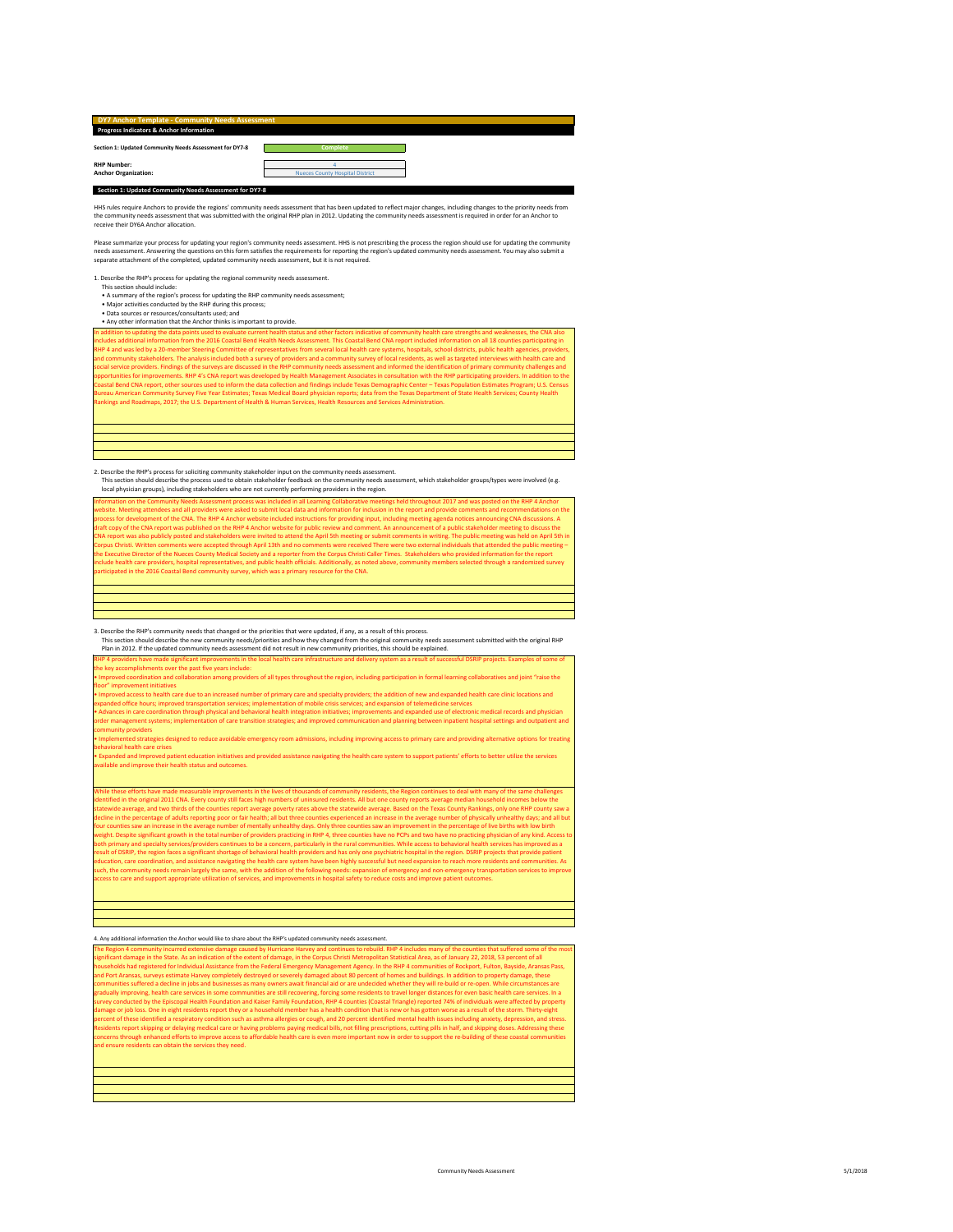| DY7 Anchor Template - Stakeholder Engagement      |                                        |  |
|---------------------------------------------------|----------------------------------------|--|
| Progress Indicators & Anchor Information          |                                        |  |
|                                                   |                                        |  |
| Section 1: Extension Stakeholder Engagement Forum | <b>Complete</b>                        |  |
| Section 2: General Stakeholder Engagement         | <b>Complete</b>                        |  |
|                                                   |                                        |  |
| <b>RHP Number:</b>                                |                                        |  |
| <b>Anchor Organization:</b>                       | <b>Nueces County Hospital District</b> |  |
|                                                   |                                        |  |
| Section 1: Extension Stakeholder Engagement Forum |                                        |  |

As specified in the Program Funding and Mechanics Protocol (PFM), once CMS and HHSC agree on the longer term extension, the Anchoring Entity must conduct an extension stakeholder engagement forum to promote collaboration in the next phase of the waiver and community goals. The RHP Plan Update or a summary must be posted on the RHP's website prior to the forum or collecting stakeholder feedback.

Please complete this tab to fulfill the requirements of stakeholder engagement for DY7‐8.

1. Describe the extension stakeholder engagement forum, including the date, location, agenda items, and participants. If the forum is scheduled it after RHP Plan Undate submit

| to occur urter nin i nun opuute submission, tiien picuse explum.                                                                                   |
|----------------------------------------------------------------------------------------------------------------------------------------------------|
| RHP 4 held a public stakeholder meeting on April 5th in Corpus Christi at a centrally located facility that is easily accessible and with free     |
| parking. The meeting was publicly posted on the RHP 4 Anchor website and the Corpus Christi Caller-Times, public notice section. The Anchor        |
| also sent email notifications to all stakeholders via a distribution list. The agenda included a description of the purpose of the meeting and the |
| documents that were being discussed and provided an electronic link to the draft RHP 4 Plan Update. The posting also provided instructions on      |
| how individuals could request additional information or assistance with accessing the materials. The agenda items included an introduction to      |
| the RHP 4 Plan Update, a summary of the Community Needs Assessment process and key findings, results of the unallocated funds process, an          |
| overview of the RHP provider participants and measure bundle selections, and how stakeholders can participate in the program going forward.        |
| Attendees at the meeting included performing providers and other interested stakeholders.                                                          |
|                                                                                                                                                    |
|                                                                                                                                                    |
|                                                                                                                                                    |
|                                                                                                                                                    |
|                                                                                                                                                    |
|                                                                                                                                                    |
|                                                                                                                                                    |
| 2. Describe how stakeholder input was gathered and informed the RHP Plan Update (e.g. email submission of public comments, responses               |
| during forum).                                                                                                                                     |
| Prior to the Public Stakeholder meeting, the draft RHP 4 Plan Update was posted on the RHP 4 Anchor website. The posting of the meeting            |
| notice included a link to the RHP 4 draft Plan Update, a link to the updated community needs assessment and instructions on how to submit          |
|                                                                                                                                                    |

comments electronically or in writing via mail or hand delivery, or verbally by attending the public meeting. Attendees planning to attend the ublic meeting were encouraged but not required to submit written comments. At the forum, notes were taken to record comments provided at the meeting. Following the conclusion of the comment period, all comments were reviewed and incorporated into the Plan as appropriate and relevant. Copies of all written comments will be retained by the Anchor.

er comments directly related to the learning collaborative were incorporated into the DY 7‐8 plan. The Learning Collaborative plan escribes the ability to adapt the agenda to accommodate issues as they develop during DY 7‐8 in order to reflect community concerns and ddress any changes in community needs. Learning Collaboratives are always open to the public and stakeholders are welcome to speak and articipate in the meetings. Advance registration is not required. 3. Describe how feedback from the forum or the stakeholder input process was used to inform the learning collaborative plan for DY7‐8.

**Section 2: General Stakeholder Engagement**

he RHP 4 Anchor w which is accessible to any interested party. All RHP meeting notices are posted on the website and all meetings are open to the public. Though here are no current plans to issue a survey or publish a newsletter, those options will be utilized if appropriate. 4. Describe plans for ongoing public engagement in DY7‐8 (e.g. quarterly public meetings, newsletters, annual surveys).

5. Describe any additional information the Anchor would like to share about the RHP's stakeholder engagement.

None at this time.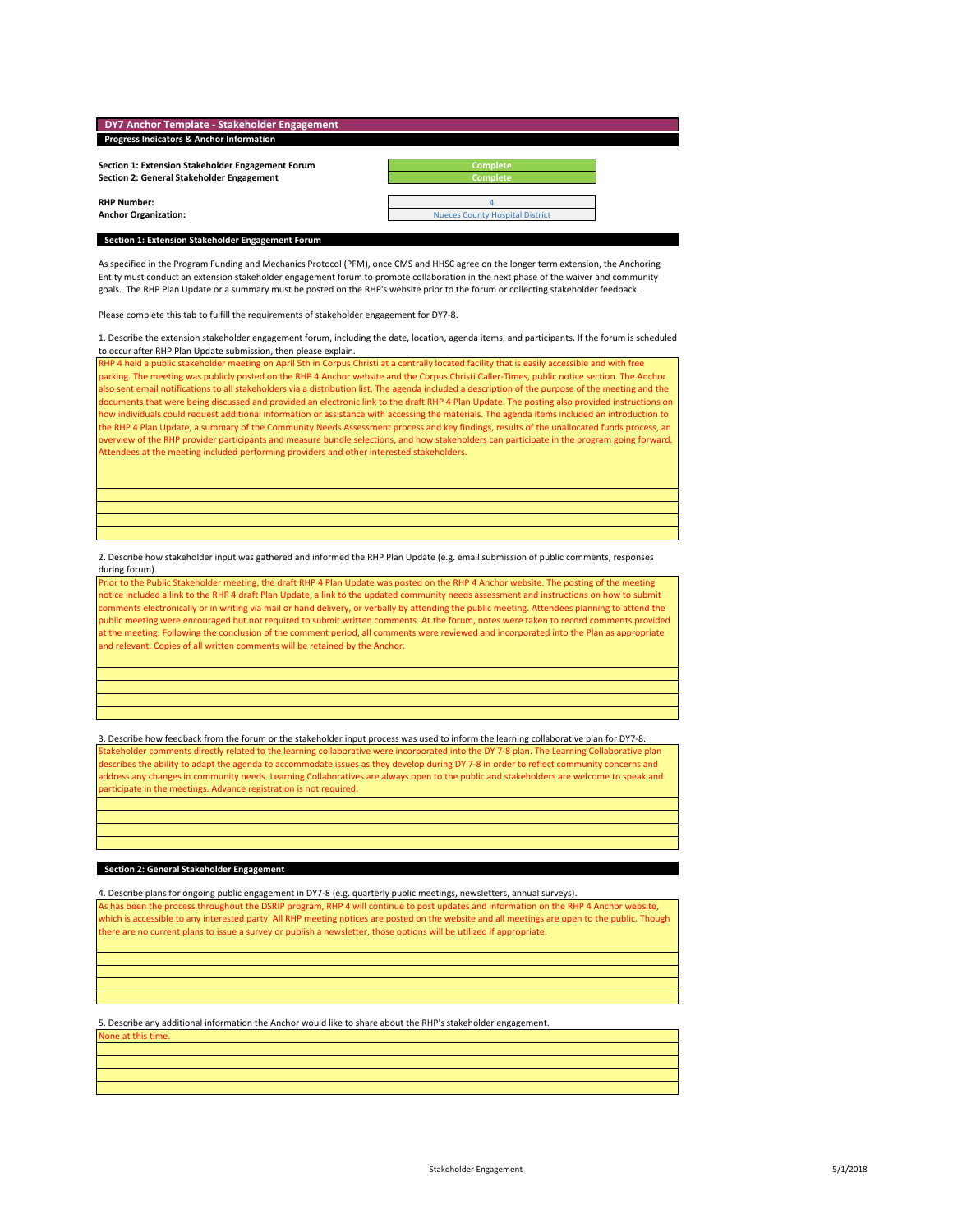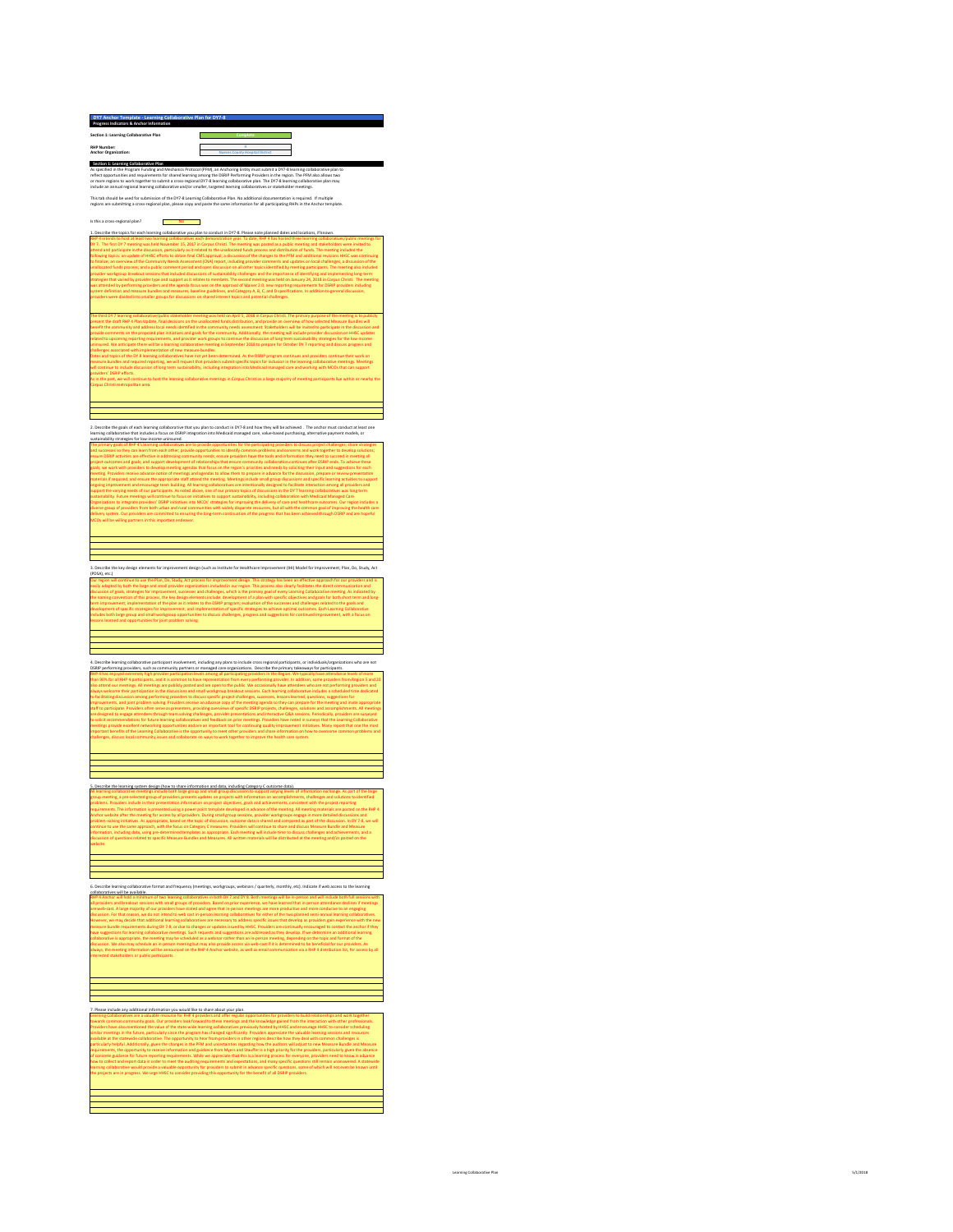| DY7 Anchor Template - Region with Additional Funds  |                                        |  |  |  |  |  |  |  |
|-----------------------------------------------------|----------------------------------------|--|--|--|--|--|--|--|
| <b>Progress Indicators &amp; Anchor Information</b> |                                        |  |  |  |  |  |  |  |
| <b>Section 1: Stakeholder Meetings</b>              | <b>Complete</b>                        |  |  |  |  |  |  |  |
| Section 2: Process for Allocating Additional Funds  | <b>Complete</b>                        |  |  |  |  |  |  |  |
| <b>RHP Number:</b>                                  |                                        |  |  |  |  |  |  |  |
| <b>Anchor Organization:</b>                         | <b>Nueces County Hospital District</b> |  |  |  |  |  |  |  |
|                                                     |                                        |  |  |  |  |  |  |  |

#### **Section 1: Stakeholder Meetings**

As specified in the Program Funding and Mechanics Protocol (PFM), each RHP must conduct at least two public stakeholder meetings to determine the uses for the additional funding.

1. List the two stakeholder meetings

|            | Date           | Time | Location      | # of Participants    | Description                                                                                                   |
|------------|----------------|------|---------------|----------------------|---------------------------------------------------------------------------------------------------------------|
|            |                |      |               | 38 at the learning   |                                                                                                               |
|            |                |      |               | collaborative and 9  |                                                                                                               |
| Meeting #1 |                |      | <b>Corpus</b> | at the public        | RHP 4 Stakeholder Meeting to discuss the updated community needs assessment and the unallocated funds         |
|            | 11/15/2017 9-3 |      | Christi, TX   | meeting              | process. Other topics discussed were: DY 7-8 DSRIP requirements.                                              |
|            |                |      |               | 24 at the learning   |                                                                                                               |
| Meeting #2 |                |      |               | collaborative and 23 |                                                                                                               |
|            |                |      | <b>Corpus</b> | at the public        | RHP 4 Stakeholder Meeting to discuss the final results of the unallocated funds process, receive public input |
|            | 4/5/2018 9-3   |      | Christi, TX   | meeting              | on the draft RHP 4 Plan Update, DY 7 processes and requirements in preparation for October reporting.         |

### **Section 2: Process for Allocating Additional Funds**

2. Describe the process to determine the uses for the additional funding, including identifying new providers and applying the community needs assessment.

RHP 4 has \$522,345 in DY 7-8 unallocated funds. RHP 4 Anchor notified all stakeholders via an email invitation and posting to the RHP 4 website of the stakeholder meeting date and the age tems for discussion. The stakeholder list included all known providers that had an interest in DSRIP participation including current and new providers. The unallocated funds process as well a ne updated community needs assessment were agenda items discussed in the meeting. For the unallocated funds process. RHP 4 used a similar process to Pass 2 and in accordance with the PFM and HHSC agency rules. To meet the HHSC requirements to prioritize and allocate the new monies to providers, RHP 4 Anchor developed a proposal template for providers to complete nat included key components such as IGT Entity and commitment, MLIU population served, measure bundle selections that address community needs, anticipated core activities, sustainability fforts, and funds requested.

#### 3. Describe how the additional funds were allocated among Performing Providers and any new providers.

funds were allocated based on the strength of each proposal across five domains: 1) alignment with community needs, 2) sustainability, 3) transformational impact, 4) tegration/collaboration with community partners, and 5) likelihood of success. Each domain was ranked on a scale of 1-9 using suggested definitions from the "Guidelines for Review cluding Scoring Descriptors" from the Office of Extramural Research at the National Institutes of Health. The proposals were evaluated by an independent party. No proposals were submitt by new providers.

4. Indicate providers that expressed interest in additional funds but were not allocated any additional funds, including provider name, type (e.g. private

physician practice, public hospital), and reason why they were not allocated additional funds. Five proposals (3 hospitals and 2 CMHCs) were submitted with a total requested amount of \$1,647,468. Two proposals were funded with their total requested unallocated funds (Driscoll Children's Hospital and Coastal Plains Community Health Center) and one proposal (Christus Spohn Corpus Christi) was partially funded. Two proposals were not funded including Yoakum **Community Hospital and Behavioral Health Center of Nueces County. The primary reason for non-allocation of additional funds was the proposals did not fully address the requested domains** uch as sustainability, transformational impact, and integration/collaboration with community partners.

In April 2018 Driscoll Children's Hospital was deemed ineligible for the unallocated funds by HHSC because of their need to use a DY 7‐8 limited scope template. Upon approval by HHSC, we eallocated the amount of Driscoll's unallocated funds to Christus Spohn Corpus Christi, the third highest scored proposal. Because of the limited amount of total RHP 4 unallocated funds, we re unable to fully fund the Spohn proposal.

5. Describe any additional information the Anchor would like to share about allocating the additional funds.<br>If additional unallocated funds are available, RHP 4 Anchor would support allocation of those funds to all areas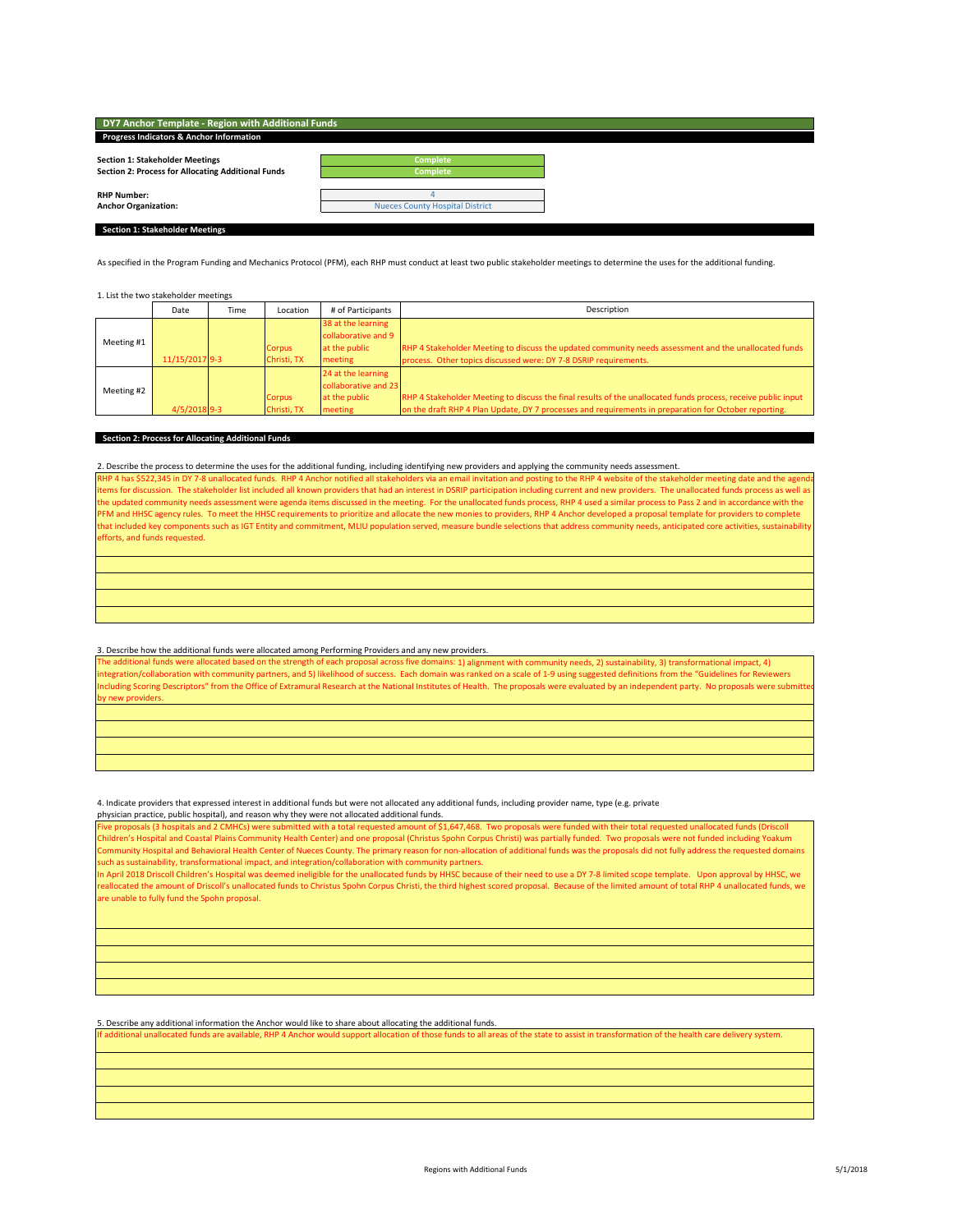#### **DY7 Anchor Template ‐ Regional Valuation Anchor Information**

 $\overline{E}$ **RHP Number: Anchor Organization:** Nueces County Hospital District

| Section 1: Private Hospital Participation Valuation |                                         |                     |
|-----------------------------------------------------|-----------------------------------------|---------------------|
| <b>Required Regional Amount</b>                     | <b>Total Private Hospital Valuation</b> | Requirement<br>Met? |
| \$63,040,074.00                                     | \$64,989,767.45                         | Vec                 |

| <b>DSRIP Performing Providers:</b> |            |                                                       |                                    | DY7 Valuation Category        |                                      |            |                |                 | <b>DY8 Valuation Category</b> |                  |            |                |                 |                |                  |
|------------------------------------|------------|-------------------------------------------------------|------------------------------------|-------------------------------|--------------------------------------|------------|----------------|-----------------|-------------------------------|------------------|------------|----------------|-----------------|----------------|------------------|
| <b>RHP</b>                         | <b>TPI</b> | <b>Performing Provider Name</b>                       | Performing<br><b>Provider Type</b> | Ownership                     | <b>RHP Plan Update</b><br>Submission | Category A | Category B     | Category C      | Category D                    | <b>Total DY7</b> | Category A | Category B     | Category C      | Category D     | <b>Total DY8</b> |
|                                    | 020811801  | Christus Spohn Hospital Beeville                      | Hospital                           | Private                       | \$253,402.18                         | SO.00      | \$126,701.09   | \$696,856.01    | \$190,051.64                  | S1.267.010.92    | \$0.00     | \$126,701.09   | \$950,258.19    | \$190,051.64   | \$1,267,010.92   |
|                                    | 020973601  | Corpus Christi Medical Center                         | Hospital                           | Private                       | \$3,099,418.20                       | SO.00      | \$1,549,709.10 | \$8,523,400.05  | \$2,324,563,65                | \$15,497,091.00  | \$0.00     | \$1,549,709.10 | \$11.622.818.25 | \$2,324,563,65 | \$15,497,091.00  |
|                                    | 020991801  | Refugio County Memorial Hospital                      | Hospital                           | Non-State Owned Publi         | S93.577.20                           | SO.00      | \$46,788.60    | \$257,337,30    | \$70,182.90                   | \$467,886.00     | \$0.00     | \$46,788.60    | \$350,914.50    | \$70,182.90    | \$467,886.00     |
|                                    | 080368601  | <b>Coastal Plains Community MHMR Center</b>           | Mental Health                      | Non-State Owned Publ          | \$766,802.00                         | SO.00      | \$383,401.00   | \$2,108,705.50  | \$575,101.50                  | \$3,834,010.00   | \$0.00     | \$383,401.00   | \$2,875,507.50  | \$575,101.50   | \$3,834,010.00   |
|                                    | 094118902  | DeTar Hospital (Victoria of Tx)                       | Hospital                           | Private                       | \$1,314,041.60                       | \$0.00     | \$657,020.80   | \$3,613,614.40  | \$985,531.20                  | S6.570.208.00    | \$0.00     | \$657,020.80   | \$4,927,656.00  | \$985,531.20   | \$6,570,208.00   |
|                                    | 094222903  | <b>Christus Spohn Hospital Alice</b>                  | Hospital                           | Private                       | S440.018.82                          | SO.00      | \$220,009.41   | \$1,210,051.77  | \$330.014.12                  | S2.200.094.12    | \$0.00     | \$220,009.41   | \$1,650,070.59  | \$330,014.12   | \$2,200,094.12   |
|                                    | 112673204  | <b>Yoakum Community Hospital</b>                      | Hospital                           | Private                       | S112,711.40                          | \$0.00     | \$56,355.70    | \$309,956.35    | \$84,533.55                   | \$563,557.00     | \$0.00     | \$56,355.70    | \$422,667.75    | \$84,533.55    | \$563,557.00     |
|                                    | 121775403  | ioohn Health System dba Soohn Memoria<br>Hospital     | Hospital                           | <b>Ion-State Owned Pub</b>    | \$10.093.879.34                      | \$0.00     | \$5,046,939.67 | \$27,758,168.19 | \$7,570,409.50                | \$50,469,396.70  | \$0.00     | \$5,046,939.67 | \$37,852,047.53 | \$7,570,409.50 | \$50,469,396.70  |
|                                    | 121808305  | <b>Jackson County Hospital</b>                        | Hospital                           | Non-State Owned Public        | \$120,000.00                         | \$0.00     | \$60,000.00    | \$330,000.00    | \$90,000.00                   | \$600,000.00     | \$0.00     | \$60,000.00    | \$450,000.00    | \$90,000.00    | \$600,000.00     |
|                                    | 130958511  | <b>Nueces County</b>                                  | Local Health<br>Department         | Non-State Owned Public        | \$577,900.00                         | SO.00      | \$288,950.00   | \$1,589,225.00  | \$433,425.00                  | \$2,889,500.00   | \$0.00     | \$288,950.00   | \$2,167,125.00  | \$433,425.00   | \$2,889,500.00   |
|                                    | 132812205  | <b>Driscoll Children's Hospital</b>                   | Hospital                           | Private                       | \$7,658,671.18                       | \$0.00     | \$3,829,335.59 | \$21.061.345.75 | \$5,744,003.39                | \$38,293,355.91  | \$0.00     | \$3,829,335.59 | \$28,720,016.93 | \$5,744,003.39 | \$38,293,355.91  |
|                                    | 135233809  | Lavaca Medical Center                                 | Hospital                           | <b>Ion-State Owned Publi</b>  | \$50,000.00                          | SO.00      | \$25,000.00    | \$137,500.00    | \$37,500.00                   | \$250,000.00     | \$0.00     | \$25,000.00    | \$187,500.00    | \$37,500.00    | \$250,000.00     |
|                                    | 135254407  | <b>Gulf Bend MHMR Center</b>                          | Mental Health                      | <b>Ion-State Owned Public</b> | \$795,530,80                         | \$0.00     | \$397,765.40   | \$2,187,709.70  | \$596,648.10                  | \$3,977,654.00   | \$0.00     | \$397,765.40   | \$2,983,240.50  | \$596,648.10   | \$3,977,654.00   |
|                                    | 136412710  | Karnes County Hospital District dba Otto<br>Kaiser Me | Hospital                           | <b>Ion-State Owned Publi</b>  | \$50,000.00                          | SO.00      | \$25,000.00    | \$137,500.00    | \$37,500.00                   | \$250,000.00     | \$0.00     | \$25,000.00    | \$187,500.00    | \$37,500.00    | \$250,000.00     |
|                                    | 136436606  | <b>CHRISTUS Spohn Hospital Kleberg</b>                | Hospital                           | Private                       | \$119,690.10                         | SO.00      | \$59,845.05    | S329.147.78     | \$89,767.57                   | \$598,450.50     | \$0.00     | \$59,845.05    | \$448,837.88    | \$89,767.57    | \$598,450.50     |
|                                    | 137907508  | County of Victoria dba Citizens Medical<br>Center     | Hospital                           | <b>Ion-State Owned Publ</b>   | \$1,528,297.40                       | \$0.00     | S764.148.70    | \$4,202,817.85  | \$1,146,223.05                | S7.641.487.00    | \$0.00     | \$764,148.70   | \$5,731,115.25  | \$1.146.223.05 | \$7,641,487.00   |
|                                    | 138305109  | Jueces County MHMR Community Ctr db<br>Behavioral HI  | Mental Health                      | <b>Ion-State Owned Public</b> | \$1,186,913.60                       | \$0.00     | \$593,456.80   | \$3,264,012.40  | \$890,185.20                  | \$5,934,568.00   | \$0.00     | \$593,456.80   | \$4,450,926.00  | \$890.185.20   | \$5,934,568.00   |

No Region with Additional Funding: Ex

| By Performing Provider Type                         |                  |                      |                        |
|-----------------------------------------------------|------------------|----------------------|------------------------|
| Performing Provider Type                            | DY7 Valuation    | <b>DY8 Valuation</b> | <b>Total Valuation</b> |
| Hospitals                                           | \$124,668,537.15 | \$124,668,537.15     | \$249.337.074.30       |
| Private Hospitals                                   | \$64,989,767.45  | \$64,989,767.45      | \$129.979.534.90       |
| Non-state Owned and State Owned<br>Public Hospitals | \$59,678,769.70  | \$59,678,769.70      | \$119.357.539.40       |
| <b>Physician Practices</b>                          | \$0.00           | SO.00                | \$0.00                 |
| <b>CMHCs</b>                                        | \$13,746,232.00  | \$13,746,232.00      | \$27,492,464.00        |
| LHDs                                                | \$2,889,500.00   | \$2,889,500.00       | \$5,779,000.00         |
| <b>TOTAL</b>                                        | \$141.304.269.15 | \$141.304.269.15     | \$282,608,538.30       |
| By Category                                         |                  |                      |                        |
| Category                                            | DY7 Valuation    | <b>DY8 Valuation</b> | <b>Total Valuation</b> |
| RHP Plan Update Submission                          | \$28,260,853.82  | SO.00                | \$28,260,853.82        |
|                                                     |                  |                      | <b>STATE OF STREET</b> |

 $\Box$ 

 $\Box$ 

| ן וטאָטובר                 |                  | <b>UIU VUINNAMI</b> |                  |
|----------------------------|------------------|---------------------|------------------|
| RHP Plan Update Submission | \$28,260,853,82  | \$0.00              | \$28,260,853,82  |
| Category A                 | \$0.00           | \$0.00              | \$0.00           |
| Category B                 | \$14,130,426.91  | \$14,130,426.91     | \$28,260,853,82  |
| Category C                 | \$77,717,348.05  | \$105.978.201.87    | \$183,695,549.92 |
| Category D                 | \$21.195.640.37  | \$21.195.640.37     | \$42.391.280.74  |
|                            |                  |                     |                  |
| <b>TOTAL</b>               | \$141.304.269.15 | \$141.304.269.15    | \$282,608,538.30 |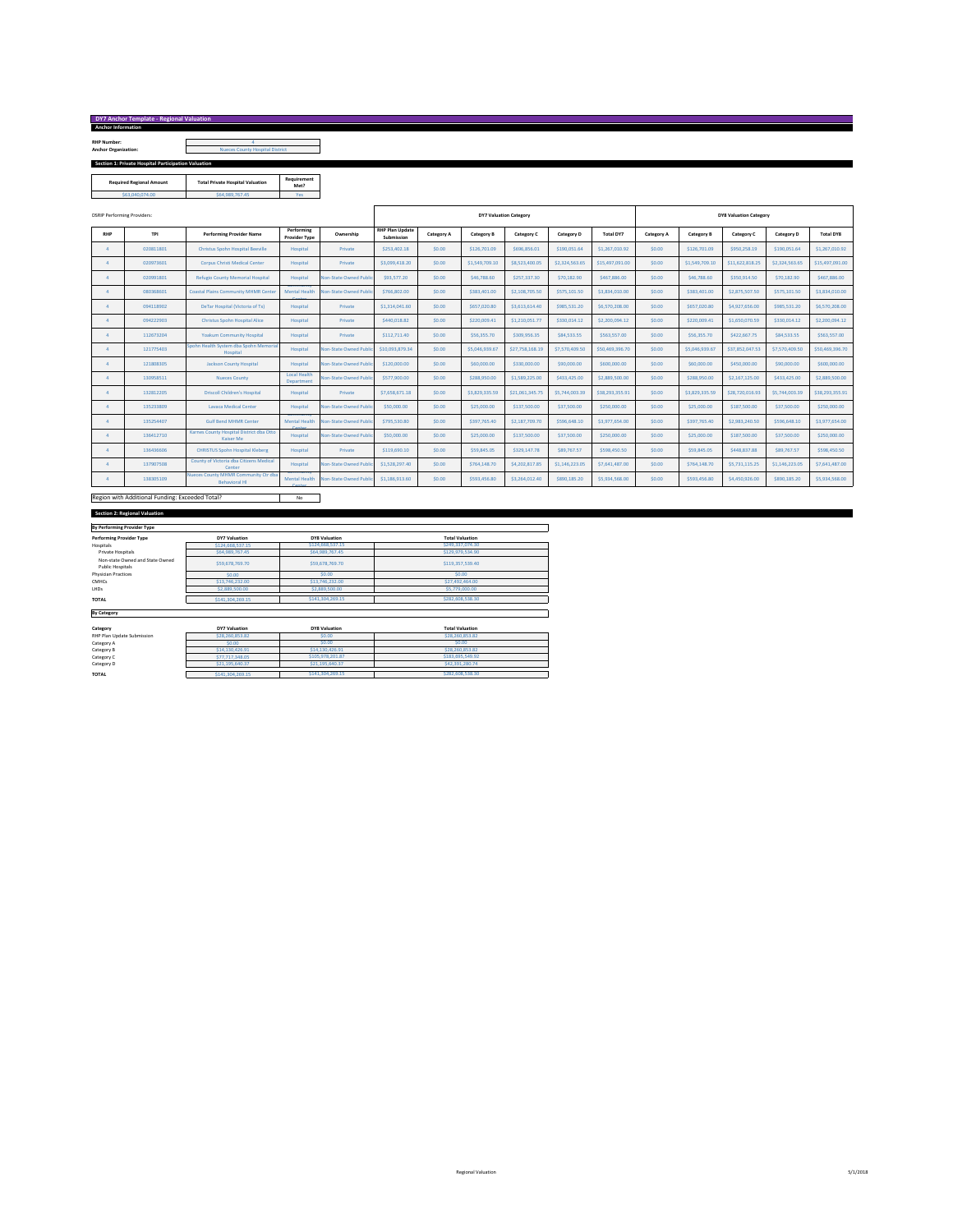**RHP Number: Anchor Organization:**

**DY7 Anchor Template ‐ Regional Category B Anchor Information**

 $\mathsf{L}$ 4 Nueces County Hospital District

**Section 1: System Components**

| Hospitals: |            |                                                              |                           |                         |                                                   |                        |                                                           |                                        |                                                     |                             |                                                  |                                                |       |
|------------|------------|--------------------------------------------------------------|---------------------------|-------------------------|---------------------------------------------------|------------------------|-----------------------------------------------------------|----------------------------------------|-----------------------------------------------------|-----------------------------|--------------------------------------------------|------------------------------------------------|-------|
|            |            |                                                              |                           |                         | <b>Required System Components</b>                 |                        |                                                           | <b>Optional System Components</b>      |                                                     |                             |                                                  |                                                |       |
| <b>RHP</b> | <b>TPI</b> | <b>Performing Provider Name</b>                              | <b>Inpatient Services</b> | Emergency<br>Department | Owned or<br>Operated<br><b>Outpatient Clinics</b> | Maternal<br>Department | Owned or<br><b>Operated Urgent</b><br><b>Care Clinics</b> | Contracted<br><b>Specialty Clinics</b> | Contracted<br><b>Primary Care</b><br><b>Clinics</b> | <b>School-based Clinics</b> | Contracted<br><b>Palliative Care</b><br>Programs | Contracted<br><b>Mobile Health</b><br>Programs | Other |
|            |            | 020811801 Christus Spohn Hospital Beeville                   |                           |                         |                                                   |                        |                                                           |                                        |                                                     |                             |                                                  |                                                |       |
|            |            | 020973601 Corpus Christi Medical Center                      |                           |                         |                                                   |                        |                                                           |                                        |                                                     |                             |                                                  |                                                |       |
|            |            | 020991801 Refugio County Memorial Hospital                   |                           |                         |                                                   |                        |                                                           |                                        |                                                     |                             |                                                  |                                                |       |
|            |            | 094118902 DeTar Hospital (Victoria of Tx)                    |                           |                         |                                                   |                        |                                                           |                                        |                                                     |                             |                                                  |                                                |       |
|            |            | 094222903 Christus Spohn Hospital Alice                      |                           |                         |                                                   |                        |                                                           |                                        |                                                     |                             |                                                  |                                                |       |
|            |            | 112673204 Yoakum Community Hospital                          |                           |                         |                                                   |                        |                                                           |                                        |                                                     |                             |                                                  |                                                |       |
|            |            | 121775403 Spohn Health System dba Spohn Memorial Hospital    |                           |                         |                                                   |                        |                                                           |                                        |                                                     |                             |                                                  |                                                |       |
|            |            | 121808305 Jackson County Hospital                            |                           |                         |                                                   |                        |                                                           |                                        |                                                     |                             |                                                  |                                                |       |
|            |            | 132812205 Driscoll Children's Hospital                       |                           |                         |                                                   |                        |                                                           |                                        |                                                     |                             |                                                  |                                                |       |
|            |            | 135233809 Lavaca Medical Center                              |                           |                         |                                                   |                        |                                                           |                                        |                                                     |                             |                                                  |                                                |       |
|            |            | 136412710 Karnes County Hospital District dba Otto Kaiser Me |                           |                         |                                                   |                        |                                                           |                                        |                                                     |                             |                                                  |                                                |       |
|            |            | 136436606 CHRISTUS Spohn Hospital Kleberg                    |                           |                         |                                                   |                        |                                                           |                                        |                                                     |                             |                                                  |                                                |       |
|            |            | 137907508 County of Victoria dba Citizens Medical Center     |                           |                         |                                                   |                        |                                                           |                                        |                                                     |                             |                                                  |                                                |       |

### **Community Mental Health Centers:**

|            | <b>Community Mental Health Centers:</b> |                                                 |                        |                                   |          |                      |                        |                                     |                                       |                                                             |                                |                                               |                                                       |       |
|------------|-----------------------------------------|-------------------------------------------------|------------------------|-----------------------------------|----------|----------------------|------------------------|-------------------------------------|---------------------------------------|-------------------------------------------------------------|--------------------------------|-----------------------------------------------|-------------------------------------------------------|-------|
|            |                                         |                                                 |                        | <b>Required System Components</b> |          |                      |                        |                                     | <b>Optional System Components</b>     |                                                             |                                |                                               |                                                       |       |
| <b>RHP</b> | TPI                                     | <b>Performing Provider Name</b>                 | Home-based<br>services | Office/Clinic                     | Hospital | Contracted<br>Clinic | School-based<br>Clinic | Contracted<br><b>Inpatient Beds</b> | State-funded<br>Community<br>Hospital | Community<br><b>Institution for Mental</b><br>Disease (IMD) | General<br>Medical<br>Hospital | <b>State Mental</b><br><b>Health Facility</b> | <b>State Mental</b><br>Retardation<br><b>Facility</b> | Other |
|            |                                         | 080368601 Coastal Plains Community MHMR Center  |                        |                                   |          |                      |                        |                                     |                                       |                                                             |                                |                                               |                                                       |       |
|            |                                         | 135254407 Gulf Bend MHMR Center                 |                        |                                   |          |                      |                        |                                     |                                       |                                                             |                                |                                               |                                                       |       |
|            | 138305109                               | Nueces County MHMR Community Ctr dba Behavioral |                        |                                   |          |                      |                        |                                     |                                       |                                                             |                                |                                               |                                                       |       |

#### **Local Health Departments:**

**Section 2: MLIU PPP**

|            |          |                                 |                | <b>Required System Components</b> | Optional System Components |       |
|------------|----------|---------------------------------|----------------|-----------------------------------|----------------------------|-------|
| <b>RHP</b> | TPI      | <b>Performing Provider Name</b> | <b>Clinics</b> | Immunization<br>Locations         | <b>Mobile Outreach</b>     | Other |
|            | 30958511 | Nueces County                   |                |                                   |                            |       |
|            |          |                                 |                |                                   |                            |       |

|                |            |                                                        |                                                    |        | <b>MLIU PPP Goals</b> |                          |                                     |
|----------------|------------|--------------------------------------------------------|----------------------------------------------------|--------|-----------------------|--------------------------|-------------------------------------|
| <b>RHP</b>     | <b>TPI</b> | <b>Performing Provider Name</b>                        | Performing<br><b>Provider Type</b>                 | DY7    | DY8                   | <b>Average Total PPP</b> | <b>MLIU Percentage of Total PPP</b> |
| $\Delta$       | 020811801  | <b>Christus Spohn Hospital Beeville</b>                | Hospital                                           | 9.181  | 9.181                 | 16.748                   | 54.82%                              |
| $\Delta$       | 020973601  | <b>Corpus Christi Medical Center</b>                   | Hospital                                           | 37.778 | 37.778                | 75,940                   | 49.75%                              |
| $\Delta$       | 020991801  | <b>Refugio County Memorial Hospital</b>                | Hospital                                           | 4.097  | 4,097                 | 15.943                   | 25.70%                              |
| $\overline{a}$ | 080368601  | <b>Coastal Plains Community MHMR Center</b>            | Community<br><b>Mental Health</b><br>Center (CMHC) | 4.995  | 4.995                 | 6.100                    | 81.88%                              |
| $\Delta$       | 094118902  | <b>DeTar Hospital (Victoria of Tx)</b>                 | <b>Hospital</b>                                    | 35.122 | 35.122                | 111.356                  | 31.54%                              |
| $\Delta$       | 094222903  | <b>Christus Spohn Hospital Alice</b>                   | Hospital                                           | 13.910 | 13.910                | 22.362                   | 62.21%                              |
| $\Delta$       | 112673204  | <b>Yoakum Community Hospital</b>                       | <b>Hospital</b>                                    | 2,079  | 2,079                 | 8,113                    | 25.63%                              |
| $\Delta$       | 121775403  | Spohn Health System dba Spohn Memorial Hospital        | <b>Hospital</b>                                    | 52,103 | 52.103                | 94.997                   | 54.85%                              |
| $\Delta$       | 121808305  | <b>Jackson County Hospital</b>                         | Hospital                                           | 13.554 | 13.554                | 38.072                   | 35.60%                              |
| $\Delta$       | 130958511  | <b>Nueces County</b>                                   | <b>Local Health</b><br><b>Department (LHD)</b>     | 49.040 | 49.040                | 78.738                   | 62.28%                              |
| $\Delta$       | 132812205  | <b>Driscoll Children's Hospital</b>                    | Hospital                                           | 44.651 | 44.651                | 61.494                   | 72.61%                              |
| $\Lambda$      | 135233809  | <b>Lavaca Medical Center</b>                           | Hospital                                           | 8.233  | 8.233                 | 43.150                   | 19.08%                              |
| $\Delta$       | 135254407  | <b>Gulf Rend MHMR Center</b>                           | Community<br><b>Mental Health</b><br>Center (CMHC) | 3.458  | 3.458                 | 3.879                    | 89.13%                              |
| $\Delta$       | 136412710  | Karnes County Hospital District dba Otto Kaiser Me     | <b>Hospital</b>                                    | 5.506  | 5.506                 | 9.577                    | 57.49%                              |
| $\Delta$       | 136436606  | <b>CHRISTUS Spohn Hospital Kleberg</b>                 | Hospital                                           | 9.283  | 9.283                 | 18.001                   | 51.57%                              |
| $\Delta$       | 137907508  | <b>County of Victoria dba Citizens Medical Center</b>  | <b>Hospital</b>                                    | 17.758 | 17.758                | 56,730                   | 31.30%                              |
| Λ              | 138305109  | <b>Nueces County MHMR Community Ctr dba Behavioral</b> | Community<br><b>Mental Health</b><br>Center (CMHC) | 5.350  | 5,350                 | 6.740                    | 79.38%                              |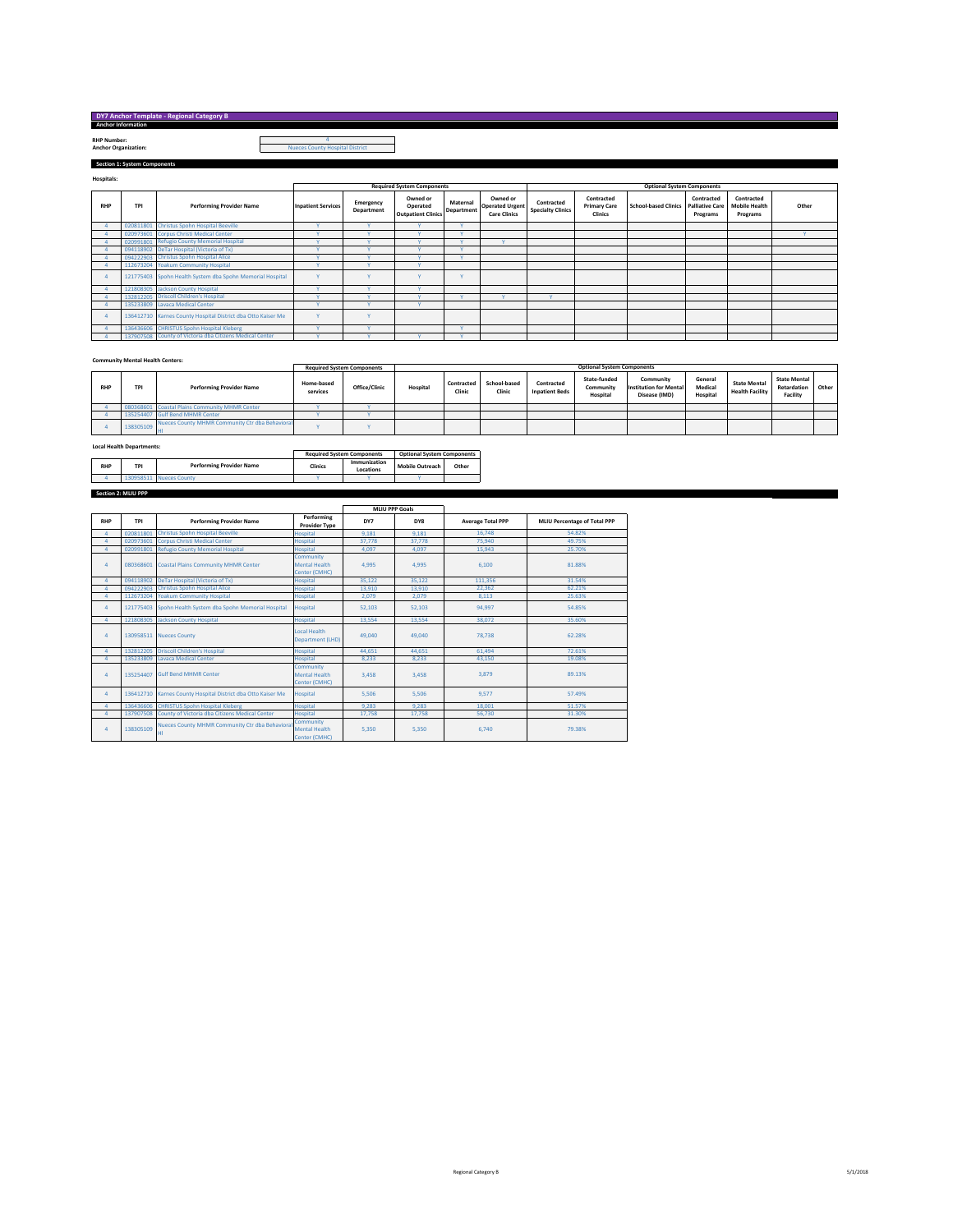| Anchor info                                |                                                       |                          |                                                                                                                                                                                                                                      |                                   |                                                                 |                                                              |                                                                 |                          |
|--------------------------------------------|-------------------------------------------------------|--------------------------|--------------------------------------------------------------------------------------------------------------------------------------------------------------------------------------------------------------------------------------|-----------------------------------|-----------------------------------------------------------------|--------------------------------------------------------------|-----------------------------------------------------------------|--------------------------|
| <b>RHP Number:</b><br>Anchor Organization: | Section 1: Measure Euridie/Measure Selection          |                          |                                                                                                                                                                                                                                      |                                   |                                                                 |                                                              |                                                                 |                          |
|                                            |                                                       |                          |                                                                                                                                                                                                                                      |                                   |                                                                 | r of M                                                       |                                                                 |                          |
| TPL.                                       | <b>Performing Provider Name</b>                       | die ID / Measure ID      | Measure Bundle / Measure Name                                                                                                                                                                                                        | of PECOLRe<br>or Reporting as P4P | f of Measures wit<br>Requested<br>Achievement of<br>Alternative | of Measures wit<br>quested Shorter<br>Delayed<br>Measurement | e of Measures wi<br>lequested Report<br>Milestone<br>Exemptions | Points                   |
|                                            |                                                       |                          |                                                                                                                                                                                                                                      |                                   | Denominators                                                    | Periods                                                      |                                                                 |                          |
| 020811801                                  | <b>Christus Spohn Hospital Beeville</b>               | $\mathbf{m}$             | <b>Rural Preventive Care</b>                                                                                                                                                                                                         | $\circ$                           | $\circ$                                                         | $\circ$                                                      | $\circ$                                                         | $\bar{a}$                |
| 020973601                                  | <b>Corpus Christi Medical Center</b>                  | 82                       | Patient Navigation & ED Diversion                                                                                                                                                                                                    | ò.                                | $\circ$                                                         | $\circ$                                                      | $\circ$                                                         | $\epsilon$               |
| montan                                     | Corpus Christi Medical Cente                          | $\Omega$                 | Maternal Safety                                                                                                                                                                                                                      | $\circ$                           | $\circ$                                                         | $\circ$                                                      | $\circ$                                                         | ä,                       |
| 020973601                                  | Corpus Christi Medical Cente                          | 10                       | <b>Rehavioral Health and Appropriate Utilization</b>                                                                                                                                                                                 | $\circ$                           | $\circ$                                                         | $\circ$                                                      | $\circ$                                                         | $\bar{\mathbf{H}}$       |
| 020973601                                  | Corpus Christi Medical Center                         | $\,$ $\,$ $\,$ $\,$      | <b>Hospital Safety</b>                                                                                                                                                                                                               | $\circ$                           | $\circ$                                                         | $\circ$                                                      | $\circ$                                                         | $10$                     |
| 020991801                                  | Refugio County Mem                                    | $\bar{\mathbf{u}}$       | <b>Rural Press</b><br><b>Die Care</b>                                                                                                                                                                                                | $\circ$                           | $\circ$                                                         | $\circ$                                                      | $\circ$                                                         | $\bar{\bf 1}$            |
| 080368601                                  | <b>Coastal Plains Cor</b><br><b>Sty MHMR Cer</b>      | M1-105                   | Preventive Care & Screening: Tobacco Use: Screening & Cesa                                                                                                                                                                           | N/A                               | $\circ$                                                         | $\circ$                                                      | ö                                                               | $\bar{\bf{z}}$           |
| 080368601                                  | Coastal Plains Community MHMR Center                  | $M1-115$                 | Comprehensive Diabetes Care: Hemoglobin A1c (HbA1c) Poor Contro<br>(>0.010)                                                                                                                                                          | N/A                               | $\bullet$                                                       | $\circ$                                                      | $\circ$                                                         | $\,$ $\,$                |
| 080368601                                  | <b>Coastal Plains Community MHMR Cent</b>             | M1-147                   | eventive Care and Screening: Body Mass Index (BMI) Screening as<br>Follow-live                                                                                                                                                       | N/A                               | ö                                                               | $\circ$                                                      | ö                                                               |                          |
| 000368601                                  | Coastal Plains Community MHMR Center                  | M1-317                   | eventive Care and Screening: Unhealthy Alcohol Use: Screening & Bri<br>Courseling                                                                                                                                                    | N/A                               | $\circ$                                                         | $\circ$                                                      | $\circ$                                                         | $\bar{z}$                |
| 094118902                                  | DeTar Hospital (Victoria of Tx)                       | $\bar{\text{A}}\text{I}$ | Improved Chronic Disease Management: Diabetes Care                                                                                                                                                                                   | $\bar{z}$                         | $\circ$                                                         | $\circ$                                                      | $\circ$                                                         | $^{\rm 19}$              |
| 094118902                                  | DeTar Hospital (Victoria of Tx)                       | $\lambda 2$              | Improved Chronic Disease Management: Heart Disease                                                                                                                                                                                   | $\bar{z}$                         | $\,$ $\,$                                                       | $\circ$                                                      | $\bar{1}$                                                       | $\overline{\mathbf{16}}$ |
| 094118902                                  | DeTar Hospital (Victoria of Tx)                       |                          |                                                                                                                                                                                                                                      | ö                                 | $\circ$                                                         |                                                              | ö                                                               | $\mathbf{10}$            |
|                                            |                                                       | $\bar{n}$                | <b>Hospital Safet</b>                                                                                                                                                                                                                |                                   |                                                                 | $\circ$                                                      |                                                                 |                          |
| 094222903                                  | Christus Spohn Hospital Alice                         | $\overline{\rm{H}}$      | Integration of Behavioral Health in a Primary or Specialty Care Setti                                                                                                                                                                | $\circ$                           | $\circ$                                                         | $\bar{z}$                                                    | $\bar{\mathbf{z}}$                                              | $\Omega$                 |
| 112672204                                  | <b>Yoakum Community Hospital</b>                      | $\Omega$                 | <b>Rural Emergency Care</b>                                                                                                                                                                                                          | $\circ$                           | $\circ$                                                         | $\circ$                                                      | $\circ$                                                         | $\bar{a}$                |
| 121775403                                  | Spohn Health System dba Spohn Memorial H              | $_{\rm G}$               | Primary Care Prevention - Healthy Texans                                                                                                                                                                                             | $\mathbf{r}$                      | $\circ$                                                         | $\circ$                                                      | $\circ$                                                         | 16                       |
| 121775403                                  | Spohn Health System dba Spohn Mem                     | $\alpha$                 | Primary Care Prevention - Cancer Screen                                                                                                                                                                                              | $\circ$                           | $\circ$                                                         | $\circ$                                                      | $\circ$                                                         | $\epsilon$               |
| 121775403                                  | ahn Health System dba Spahn Mer                       | $\alpha$                 | <b>Hepatitis</b>                                                                                                                                                                                                                     | o                                 | $\circ$                                                         | $\circ$                                                      | $\circ$                                                         | $\bar{a}$                |
| 121775403                                  | Spohn Health System dba Spohn Memorial Hospital       | $\Omega$                 | <b>Improved Maternal Care</b>                                                                                                                                                                                                        | $\circ$                           | $\circ$                                                         | $\circ$                                                      | $\circ$                                                         | $10\,$                   |
| 121775403                                  | n das Spohn Me                                        | ĸ                        | uith in a Primary or Sp<br>n of Behavi<br>clairy Care S                                                                                                                                                                              | o                                 | $\circ$                                                         | $\bar{\mathrm{i}}$                                           |                                                                 | 12                       |
| 121775403                                  | th System dba Spohn Me                                | 10                       | Behavioral Health and Appropriate Utilia                                                                                                                                                                                             | £,                                | $\circ$                                                         | $\bar{z}$                                                    | $\bar{\mathrm{i}}$                                              | $\mathbf{s}$             |
| 121775403                                  | Spohn Health System dba Spohn Memorial Hospital       | $_{\rm HI}$              | Integrated Care for People with Serious Mental Illnes                                                                                                                                                                                | $\circ$                           | $\circ$                                                         | $\circ$                                                      | $\circ$                                                         | $\mathfrak{s}$           |
| 121775403                                  | in Health System dba Spohn Me                         | $\,$ $\,$ $\,$           | <b>Hospital Safety</b>                                                                                                                                                                                                               | $\circ$                           | $\circ$                                                         | $\circ$                                                      | $\circ$                                                         | 10                       |
| 121808305                                  | <b>Include County Hospi</b>                           | $\mathbf{r}$             | <b>Rural Emergency Care</b>                                                                                                                                                                                                          | $\circ$                           | ö                                                               | $\circ$                                                      | ö                                                               | ä                        |
| 120958511                                  |                                                       |                          |                                                                                                                                                                                                                                      |                                   |                                                                 |                                                              |                                                                 |                          |
|                                            | <b>Nunces County</b>                                  | $11 - 147$               | Preventive Care and Screening: Body Mass Index (BMI) Screening and<br>Follow-Lin                                                                                                                                                     | N/A                               | $\circ$                                                         | $\circ$                                                      | $\circ$                                                         | $\bar{\rm i}$            |
| 130958511                                  | <b>Nunces County</b>                                  | 4_120958505.3.2          | Diabetes care: HbA1c poor control (>9.0%)                                                                                                                                                                                            | N/A                               | $\circ$                                                         | $\circ$                                                      | $\circ$                                                         | $\,$ $\,$                |
| 130958511                                  | <b>Nueces County</b>                                  | 4,130685053.5            | Controlling high blood pressure                                                                                                                                                                                                      | N/A                               | $\circ$                                                         | $\circ$                                                      | $\circ$                                                         | $\bar{\bf 1}$            |
| 132812205                                  | <b>Driscoll Children's Hospital</b>                   | $A1-112$                 | Comprehensive Diabetes Care: Foot Exam                                                                                                                                                                                               |                                   | $\circ$                                                         | $\pm$                                                        | $\bar{\rm i}$                                                   | $\bar{1}$                |
| 132812205                                  | <b>Driscoll Children's Hospital</b>                   | $A1-115$                 | Comprehensive Diabetes Care: Hernoglobin A1c (HbA1c) Poor Contr<br>[>9.0%]                                                                                                                                                           |                                   | $\circ$                                                         | $\circ$                                                      | $\bar{\mathbf{r}}$                                              | $\bar{a}$                |
| 132812205                                  | <b>Driscoll Children's Hospital</b>                   | A1-207                   | Diabetes care: BP control (<560/90mm Hg)                                                                                                                                                                                             |                                   | $\circ$                                                         | $\circ$                                                      | $\bar{\rm i}$                                                   | $\bar{\bf 1}$            |
| 122812205                                  | <b>Driscoll Children's Hospital</b>                   | $\mathbf{H}$             | Care Transitions & Hospital Read                                                                                                                                                                                                     | ö                                 | $\bar{z}$                                                       | $\bar{z}$                                                    | k,                                                              | $\bar{\mathbf{H}}$       |
| 132812205                                  | <b>Driscoll Children's Hospital</b>                   | $\alpha$                 | Patient Navigation & ED Divers                                                                                                                                                                                                       | $\circ$                           | $\bar{z}$                                                       | $\circ$                                                      | $\bar{\bf{z}}$                                                  | ć                        |
| 132812205                                  | <b>Driscoll Children's Hospital</b>                   | 01-212                   | Appropriate Testing for Children With Pharyngitis                                                                                                                                                                                    |                                   | $\bullet$                                                       | $\circ$                                                      | $\circ$                                                         | $\,$ $\,$                |
| 132812205                                  | Driucoll Children's Hospital                          | 01-284                   | Appropriate Treatment for Children with Upper Respi                                                                                                                                                                                  |                                   | ö                                                               | $\circ$                                                      | ö                                                               |                          |
|                                            |                                                       |                          |                                                                                                                                                                                                                                      |                                   |                                                                 |                                                              |                                                                 |                          |
| 132812205                                  | <b>Driscoll Children's Hospital</b>                   | 01-600                   | Tobacco Use and Help with Quitting Among Adolescent                                                                                                                                                                                  |                                   | $\circ$                                                         | $\circ$                                                      | $\circ$                                                         | $\bar{1}$                |
| 132812205                                  | Driscoll Children's Hospital                          | 01-503                   | PDI 91 Acute Composite (Gastroenteritis, Lininary Tract Infect<br>Admission Rate)                                                                                                                                                    |                                   | $\circ$                                                         | $\circ$                                                      | $\circ$                                                         | $\bar{\epsilon}$         |
| 132812205                                  | <b>Driscoll Children's Hospital</b>                   | $_{\rm m}$               | <b>Pediatric Hospital Safety</b>                                                                                                                                                                                                     | $\circ$                           | $\circ$                                                         | $\circ$                                                      | $\circ$                                                         | $10\,$                   |
| 132812205                                  | <b>Driscoll Children's Hospital</b>                   | $\mathbf{p}$             | <b>Pediatric Chronic Disease Manag</b><br>nt: Asthi                                                                                                                                                                                  | ä,                                | $\circ$                                                         | $\circ$                                                      | ö                                                               | $\mathfrak{s}$           |
| 132812205                                  | Driscoll Children's Hospital                          | $\alpha$                 | Pediatric Chronic Disease Management: Diabetes                                                                                                                                                                                       | $\mathbf{r}$                      | $\circ$                                                         | $\circ$                                                      | $\ddot{\bullet}$                                                | $\pm$                    |
| 132812205                                  | <b>Driscoll Children's Hospital</b>                   | 11-200                   | ioral Health Risk Assessment (for Pregnant Women) (EHRA-CH)                                                                                                                                                                          |                                   | $\circ$                                                         | $\,$ i                                                       | $\circ$                                                         | $\bar{\mathbf{r}}$       |
| 132812205                                  | <b>Driscoll Children's Hospital</b>                   | 61-276                   | Haspice and Palliative Care - Pain Assess                                                                                                                                                                                            |                                   | $\bar{\mathbf{1}}$                                              | $\circ$                                                      | $\bar{\mathbf{r}}$                                              | $\bar{\mathbf{1}}$       |
| 132812205                                  | <b>Driscoll Children's Hospital</b>                   | $61-277$                 | Hospice and Palliative Care - Treatment Prefer                                                                                                                                                                                       |                                   | $\bar{1}$                                                       | $\circ$                                                      | $\mathbf{r}$                                                    | $\bar{1}$                |
| 132812205                                  | <b>Driscoll Children's Hospital</b>                   | 61-278                   | eliefs and Values - Percentage of hospice pati<br>In the clinical record of a discussion of spirits                                                                                                                                  |                                   | $\,$                                                            | $\circ$                                                      | $\bar{\mathbf{1}}$                                              | $\bar{\mathbf{r}}$       |
| 132812205                                  | <b>Driscoll Children's Hospital</b>                   | $61-362$                 | Hospice and Pallistive Care - Dyspons Treatment                                                                                                                                                                                      |                                   | $\mathbf{1}$                                                    | $\circ$                                                      | $\mathbf{1}$                                                    | $\mathbf{1}$             |
| 132812201                                  | <b>Driucoll Children's Hospit</b>                     | 61-363                   | Hospice and Palliative Care - Dyspnes Scr                                                                                                                                                                                            |                                   |                                                                 | $\circ$                                                      |                                                                 |                          |
|                                            |                                                       |                          | Screening for Clinical Depression and Follow-Up Plan (CDF-AD)                                                                                                                                                                        |                                   |                                                                 |                                                              |                                                                 |                          |
| 132812205                                  | <b>Driscoll Children's Hospital</b>                   | H1-145                   |                                                                                                                                                                                                                                      |                                   | $\circ$                                                         | $\circ$                                                      | $\circ$                                                         | $\bar{\mathbf{r}}$       |
| 132812205                                  | <b>Driscoll Children's Hospital</b>                   | 102-305                  | Child and Adolescent Major Depressive Disorder (MDD): Suicide Risk<br>Assessment (SRA-CH)                                                                                                                                            |                                   | $\circ$                                                         | $\circ$                                                      | $\circ$                                                         | $\bar{\mathbf{r}}$       |
| 132812205                                  | <b>Driscoll Children's Hospital</b>                   | 83-144                   | <b>Screening for Clinical Depression and Follow-Up Plan (CDF-AD) for<br/>Individuals with a diagnosis of chronic pain</b>                                                                                                            |                                   | $\circ$                                                         | $\circ$                                                      | $\circ$                                                         | $\bar{\mathbf{r}}$       |
| 132812205                                  | <b>Drivool Children's Hospita</b>                     | 83-287                   | Docs<br>rtation of Current Medications in the Medical Record                                                                                                                                                                         |                                   | $\circ$                                                         | $\circ$                                                      | ö                                                               | $\bar{\mathrm{i}}$       |
| 132812205                                  | Driscoll Children's Hospital                          | $\mathbf{u}$             | Specialty Care                                                                                                                                                                                                                       | $\circ$                           | $\circ$                                                         | $\bar{z}$                                                    | $\bar{z}$                                                       | $\bar{z}$                |
| 132812205                                  | <b>Driscoll Children's Hospital</b>                   | $11-269$                 | Preventive Care and Screening: Infla                                                                                                                                                                                                 |                                   | $\circ$                                                         | $\circ$                                                      | $\circ$                                                         | $\mathbf{1}$             |
| 135233809                                  | Lausca Medical Center                                 | $_{\rm H}$               | <b>Rural Preventive Care</b>                                                                                                                                                                                                         | $\circ$                           | $\bar{4}$                                                       | $\circ$                                                      | $\circ$                                                         | ¢                        |
| 135254407                                  | Gulf Bend MHMR Center                                 | $M1-105$                 | Preventive Care & Screening: Tobacco Use: Screening & Cessation<br>Intervention                                                                                                                                                      | N/A                               | $\bullet$                                                       | $\Delta$                                                     | $\circ$                                                         | $\bar{z}$                |
| 135254407                                  | Gulf Bend MHMR Center                                 | M1-160                   | Fallow-Up After Hospitalization for Mental Biness                                                                                                                                                                                    | $N/A$                             | $\circ$                                                         | $\circ$                                                      | $\circ$                                                         | $\mathbf{r}$             |
| 13525407                                   | Gulf Bend MHMR Center                                 | $M1-287$                 | Documentation of Current Medications in the Medical Record                                                                                                                                                                           | $\bar{N}/\bar{A}$                 | $\bullet$                                                       | $\mathbf{r}$                                                 | $\circ$                                                         | $\mathbf{z}$             |
| 135254407                                  |                                                       | M1-317                   | revertive Care and Screening: Unhealthy Alcohol Use: Screening & Bri<br>Counseling                                                                                                                                                   | $N/\bar{A}$                       | $\circ$                                                         | $\mathbf{r}$                                                 | $\circ$                                                         | $\bar{z}$                |
|                                            | Gulf Bend MHMR Center                                 |                          |                                                                                                                                                                                                                                      |                                   |                                                                 |                                                              |                                                                 |                          |
| 135254407                                  | Gulf Bend MHMR Center                                 | M1-319                   | Adult Major Depressive Disorder (MDD): Suicide Risk Assessment<br>$\label{eq:1} (eMeanarr)$                                                                                                                                          | $N/\bar{A}$                       | $\circ$                                                         | $\bar{1}$                                                    | $\ddot{\bullet}$                                                | $\bar{\mathbf{z}}$       |
| 136412710                                  | Karnes County Hospital District dba Otto Kaluer Me    | $-12$                    | <b>Contract Constitution Canada Canada Canada Canada Canada Canada Canada Canada Canada Canada Canada Canada Canada Canada Canada Canada Canada Canada Canada Canada Canada Canada Canada Canada Canada Canada Canada Canada Can</b> | $\bullet$                         | $\bullet$                                                       | $\bullet$                                                    | $\bullet$                                                       | $\mathbf{a}_i$           |
| 136436606                                  | OHRISTUS Spohn Hospital Kieberg                       | $\Omega$                 | -<br>Maternal Safety                                                                                                                                                                                                                 | $\circ$                           | $\circ$                                                         | $\circ$                                                      | $\mathbf{r}$                                                    | $\mathbf{r}$             |
| 137907508                                  | County of Victoria das Citizens Medical Center        | $\mathbf{m}$             | Care Transitions & Hospital Ready                                                                                                                                                                                                    | $\bullet$                         | $\tau$                                                          | $\mathfrak{s}$                                               | $\ddot{\bullet}$                                                | $\pm1$                   |
| 137907508                                  | County of Victoria das Otioers Medical Center         | $\alpha$                 | Primary Care Prevention - Healthy Texans                                                                                                                                                                                             | $\mathbf{r}$                      | $\mathbf{r}$                                                    | $\mathfrak{g}$                                               | $\tau$                                                          | $_{\rm 16}$              |
| 138305109                                  | isseces County MHMR Community Ctr dbs Rehaviors<br>IE | $M1-147$                 | Proventive Care and Screening: Body Mass Index (BMI) Screening and<br>Follow-Up                                                                                                                                                      | N/A                               | $\bullet$                                                       | $\pm$                                                        | $\circ$                                                         | $\mathbf{r}$             |
| 138305109                                  | <b>aces County MHMR Community Ctr dba Rehavior</b>    | $M1-182$                 | Clabetes Screening for People With Schizophrenia or Ripolar Disorder<br>Who Are Using Antipsychotic Medications (SSD-AD)                                                                                                             | $N/\bar{A}$                       | $\circ$                                                         | $\circ$                                                      | $\circ$                                                         | $\bar{z}$                |
| 138305109                                  | Nueces County MHARR Community Ctr dbs Rehaviors<br>HI | $M1-255$                 | Follow-up Care for Children Prescribed ADHD Medication (ADD)                                                                                                                                                                         | $N/A$                             | $\bullet$                                                       | $\circ$                                                      | $\circ$                                                         | $\mathbf{a}$             |
| 120205109                                  | iseces County MHMR Community Ctr dbs Rehavior.<br>HI  |                          |                                                                                                                                                                                                                                      |                                   |                                                                 |                                                              |                                                                 |                          |
|                                            |                                                       | M1-257                   | $\label{eq:decomp} \textbf{Case} \textbf{ළ} \textbf{Period} \textbf{ for } \textbf{Dual } \textbf{C}{\textbf{Supp} } \textbf{col}$                                                                                                   | $N/A$                             | $\circ$                                                         | $\mathbf{r}$                                                 | $\circ$                                                         | $\bar{1}$                |
| 138305109                                  | eces County MHMR Community Ctr dba Beh                | $M1-261$                 | Assessment for Substance Abuse Problems of Psychiatric Patients                                                                                                                                                                      | $N/\bar{A}$                       | $\circ$                                                         | $\bar{1}$                                                    | $\ddot{\bullet}$                                                | $\bar{\mathbf{z}}$       |
| 138305109                                  | Nueces County MHMR Community Ctr dba Rehav<br>H       | $M1-305$                 | Child and Adolescent Major Depressive Disorder (MDD): Suicide Risk<br>Assessment (SRA-CH)                                                                                                                                            | N/A                               | $\bullet$                                                       | $\pm$                                                        | $\circ$                                                         | $\bar{z}$                |
| 138305109                                  | ueces County MHMR Community Ctr dba lie<br>H          | M1-385                   | ent of Functional Status or QoL (Modified from NQF# 0360/3624                                                                                                                                                                        | $N/\bar{A}$                       | $\circ$                                                         | $\bar{1}$                                                    | $\circ$                                                         | $\bar{1}$                |
|                                            |                                                       |                          | <b>Total</b>                                                                                                                                                                                                                         | $\mathfrak g$                     | $_{\rm 29}$                                                     | $\overline{\mathcal{M}}$                                     | 29                                                              | $_{\rm 235}$             |

| TPI       | <b>Performing Provider Name</b>      | MPT          | Total Points in Selected Measure Bundles / Measures |
|-----------|--------------------------------------|--------------|-----------------------------------------------------|
| 020811901 | Christus Spohn Hospital Benulle      |              |                                                     |
| 020922401 | Corpus Christi Medical Center        | 3t           | 3C                                                  |
| 020991901 | Refusio County Memorial Hospital     |              |                                                     |
| CROSSEDS  | Coastal Plains Community MHMR Center |              |                                                     |
| 094118902 | DeTar Hospital (Victoria of Tx)      | $\mathbf{r}$ | $\overline{AB}$                                     |
| 094222903 | Christus Spohn Hospital Alice        |              | <b>D</b>                                            |

Regional Category C Summary 5/1/2018

**Section 2: MPT Summary**